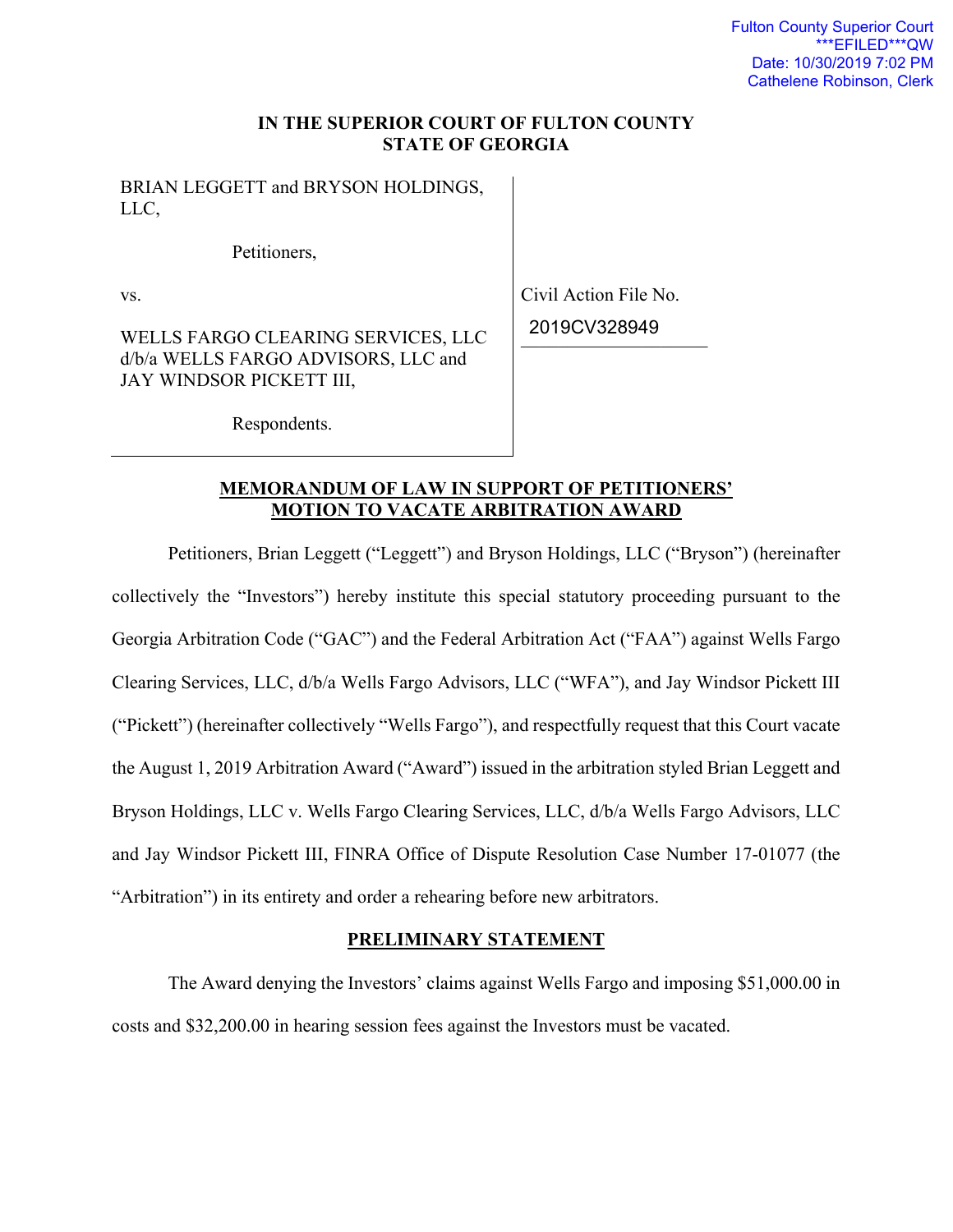*First*, Wells Fargo rigged the arbitrator selection process in direct violation of the FINRA Code of Arbitration Procedure, denying the Investors' of their contractual right to a neutral, computer generated list of potential arbitrators.

*Second*, the Arbitrators are guilty of misconduct for denying the Investors' request to postpone the hearing after Wells Fargo dumped thousands of pages of relevant documents on the eve of the hearing, well beyond the timeframe required by the FINRA Code of Arbitration Procedure and scheduling orders set forth by the Arbitrators. The Arbitrators provided no reasoning for their refusal to grant the Investors' request.

*Third*, the Arbitrators are guilty of misconduct for denying the Investors their statutory right to present testimony from their current stockbroker and cross-examine Wells Fargo's expert witness. At the hearing, Wells Fargo introduced evidence and elicited testimony relating to the Investors' investments and investment making decisions after they moved their accounts from Wells Fargo to Schwab. The Investors requested the Arbitrators hear evidence from the Investors' new stockbroker at Schwab after the Arbitrators permitted Wells Fargo to introduce testimony and documents pertaining to those accounts, and the witness indicated he was available to testify. Despite this, the Arbitrators refused to allow this witness to testify. The Arbitrators did permit Wells Fargo, on the other hand, to present an expert witness by telephone at the last minute who was never identified as a potential witness. Were this not enough, the Arbitrators severely restricted the cross examination of the expert, thus refusing to permit counsel for the Investors to fully cross-examine this surprise witness in violation of their statutory right to present evidence.

*Fourth*, Wells Fargo committed fraud on the arbitration panel by procuring perjured testimony, intentionally misrepresenting the record, and hiding and refusing to turn over a key document to the Investors until after the close of evidence.

2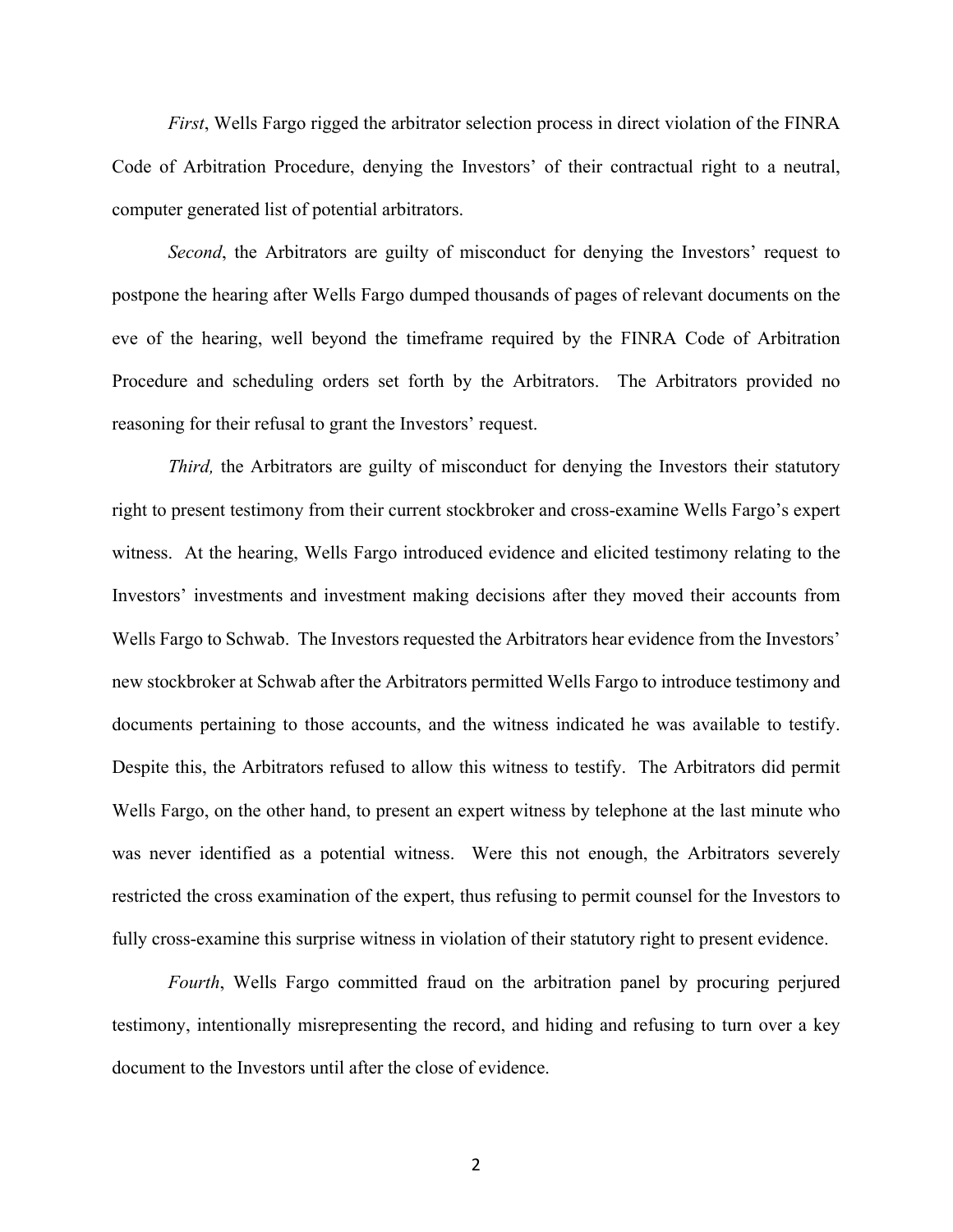*Fifth*, the Arbitrators exceeded their powers and manifestly disregarded the law by (1) awarding Wells Fargo \$51,000.00 in costs in violation of FINRA's Code of Arbitration Procedure; and (2) purporting to impose hearing session fees against the Investors that far exceeded the hearing session fees permitted under the FINRA Code of Arbitration Procedure.

### **A. FACTUAL AND PROCEDURAL BACKGROUND1**

# **I. THE INVESTORS SUSTAIN MAJOR LOSSES INVESTING WITH WELLS FARGO ADVISORS**

The Investors were securities customers of WFA. During 2015 and 2016, the Investors sustained losses totaling \$1,178,446.78 investing in a merger arbitrage strategy (purchasing shares of companies either rumored to be acquired or that have already announced a merger) conceived and executed by their WFA broker Jacob McKelvey. McKelvey joined WFA on April 10, 2015. Between April 2015 and May 2016, McKelvey managed the Claimants' accounts under the supervision of WFA.WFA permitted the account to be over-concentrated in single stocks and industries. McKelvey encouraged this activity, telling Leggett at one point that he should be "[G]et all you can, back the truck up."2 After suffering major losses and complaining to the firm, the Investors were provided a new broker, Pickett, who managed the accounts between April 2016 and November 2016. Pickett, under WFA's watchful eye, engaged in a risky options trading strategy that was designed to protect WFA's interests (which had extended margin loans to the Investors) rather than the Investors' interests.

 $<sup>1</sup>$  The second week of the arbitration hearing was transcribed by a certified court reporter. Relevant</sup> pages of the record cited herein are attached hereto as Exhibit A and cited as "Transcript, p.  $\cdots$ ."  $2$  Ex. A, Transcript, pp. 72-73.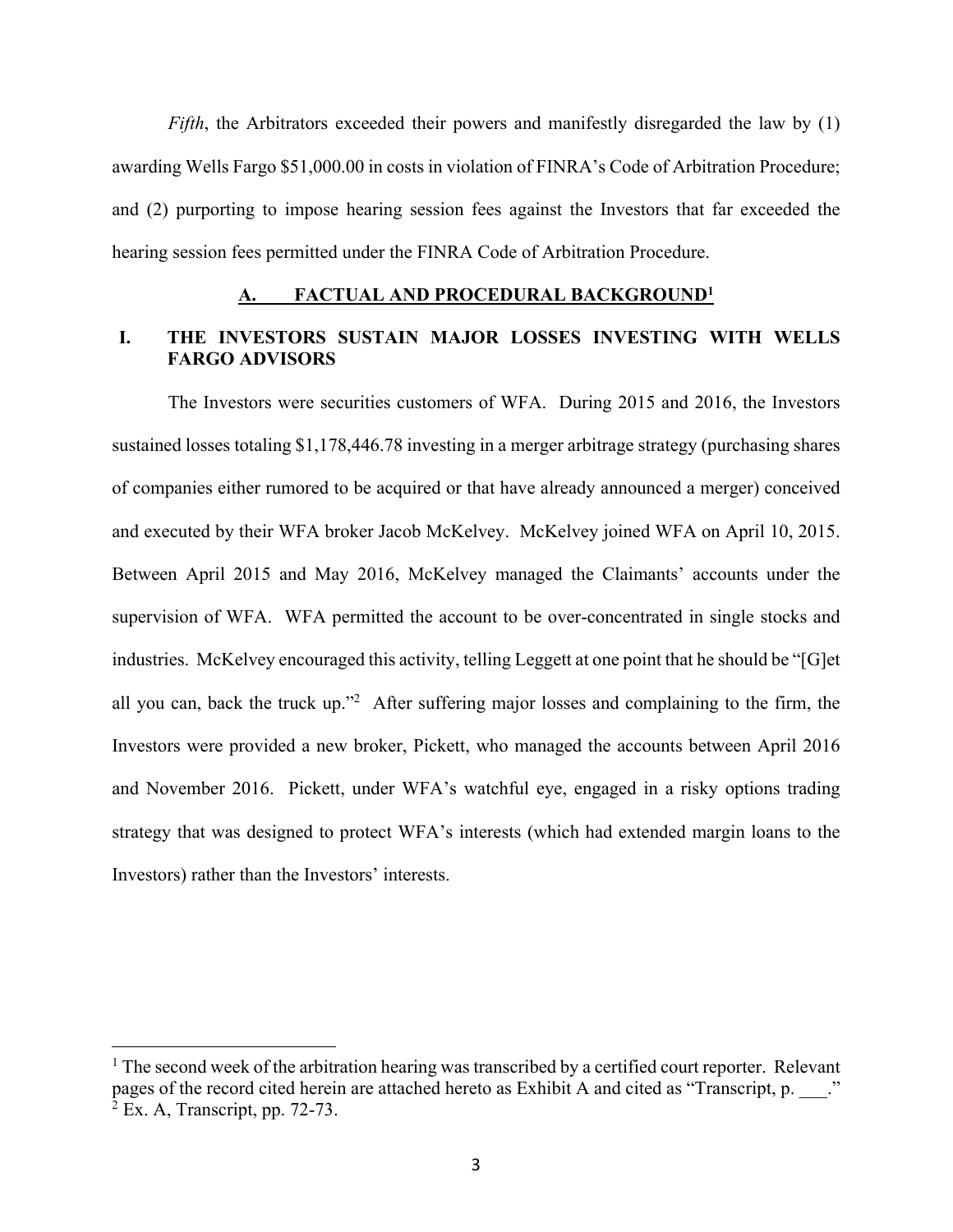### **II. WFA'S CUSTOMER AGREEMENT MANDATED ARBITRATION BEFORE THE FINANCIAL REGULATORY AUTHORITY AND INCORPORATED FINRA'S CODE OF ARBITRATION PROCEDURE INTO THE CONTRACT**

FINRA, the Financial Regulatory Authority, is the principal non-governmental regulator of the securities industry, both through regulation and enforcement. It also administers the resolution of disputes with member firms (like WFA) through arbitration. WFA's customer agreement contained a binding arbitration agreement (the "Arbitration Agreement") mandating arbitration at FINRA pursuant to the FINRA Code of Arbitration Procedure:3

*It is agreed that all controversies or disputes which may arise between you and WFA…shall be determined by arbitration conducted before, an arbitration panel set up by either the Financial Industry Regulatory Authority ("FINRA") in accordance with its arbitration procedures. Any of us may initiate arbitration by filing a written claim with FINRA. Any arbitration under this Agreement will be conducted pursuant to the Federal Arbitration Act and the Laws of the State of New York.* 

WFA's arbitration agreement, a contract of adhesion prepared by WFA and submitted to

the Investors in a form as part of the account opening process, does not contain any fee/cost shifting provision requiring the losing party to pay the attorneys' fees or costs incurred by the prevailing party.

### **III. THE INVESTORS INITIATE AN ARBITRATION AGAINST WELLS FARGO CONSISTENT WITH THE MANDATORY ARBITRATION AGREEMENT**

The record shows that the Investors became increasingly concerned that Wells Fargo mishandled their accounts. Thereafter, the Investors initiated a FINRA arbitration by filing a Statement of Claim and Uniform Submission Agreement with the FINRA Director of Dispute Resolution on April 27, 2017 in accordance with FINRA Code of Arbitration Procedure Rule 12302 ("Filing and Serving an Initial Statement of Claim").<sup>4</sup> Therein, the Investors asserted a

<sup>&</sup>lt;sup>3</sup> Ex. B (WFA-Leggett000013-14 ("Pre-Dispute Arbitration Agreement").

<sup>4</sup> Ex. C, Award, p. 1.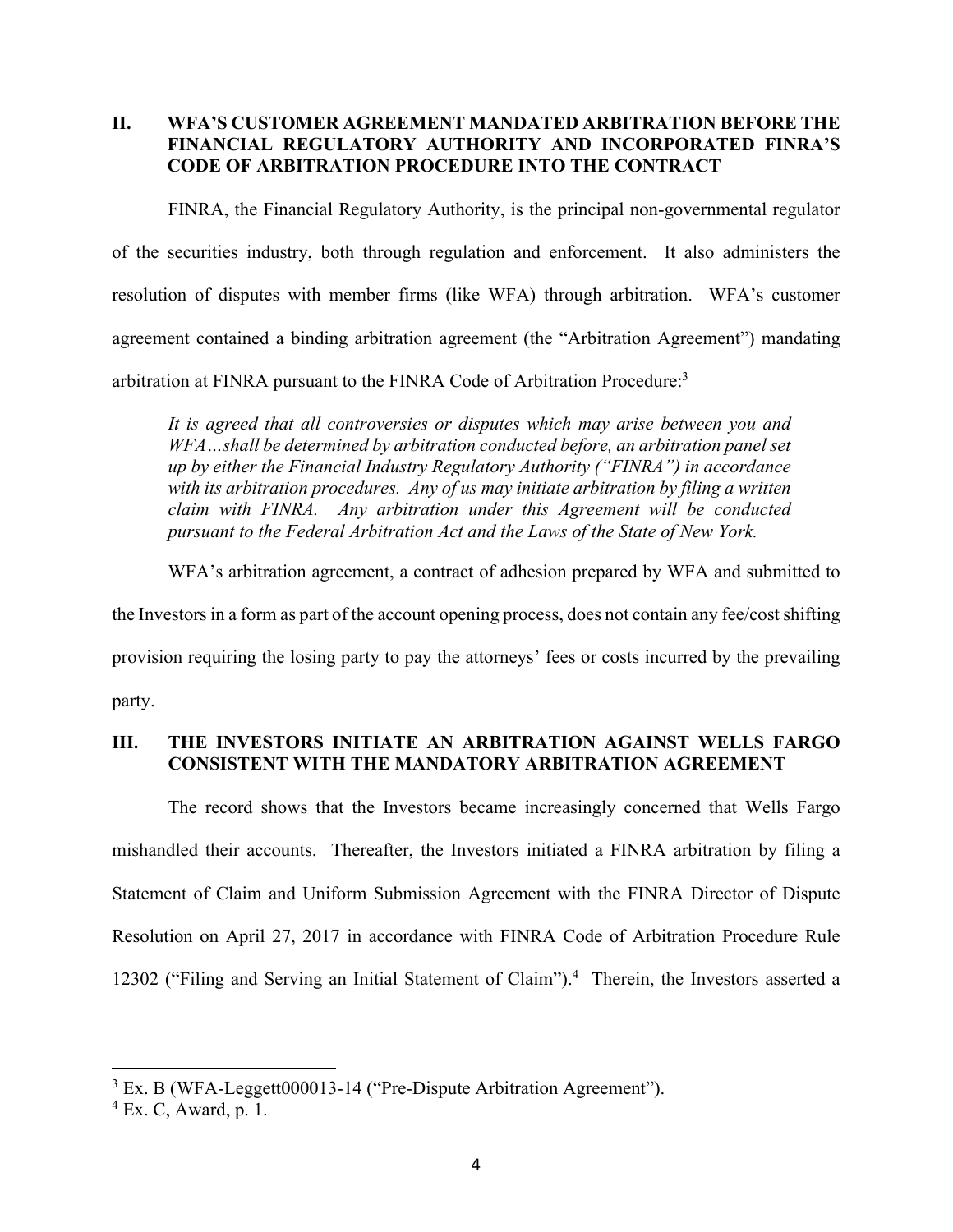number of claims against WFA and Pickett including violation of the Georgia Securities Act, failure to supervise, and breach of fiduciary duty.<sup>5</sup>

# **IV. WFA AND ITS COUNSEL MANIPULATE THE FINRA NEUTRAL LIST SELECTION SYSTEM IN VIOLATION OF THE FINRA CODE OF ARBITRATION PROCEDURE**

 FINRA Code of Arbitration Procedure Rule 12400 ("Neutral List Selection System and Arbitrator Rosters") provides that "[t]he Neutral List Selection System is a computer system that generates, on a random basis, lists of arbitrators from FINRA's rosters of arbitrators for the selected hearing location for each proceeding. The parties *will select their panel* through a process of striking and ranking the arbitrators on lists generated by the Neutral List Selection System."

 On June 20, 2017, FINRA provided the parties with its list of proposed arbitrators generated by the Neutral List Selection System and requested the parties submit their ranking lists by July 10, 2017, which was extended by agreement of counsel to July 14, 2017.<sup>6</sup>

Rather than ranking and striking pursuant to the Code, on July 10, 2017, counsel for WFA submitted a letter to FINRA insisting that one of the proposed arbitrators on the list of potential arbitrators be removed from the computer generated list on the ground that he harbored personal bias against Wells Fargo's lead counsel, Terry Weiss. The alleged bias resulted from a previous case (outside) counsel Weiss had worked on (and lost) for another FINRA member firm in which Weiss filed an unsuccessful motion to vacate alleging arbitrator misconduct.<sup>7</sup>

The Investors objected to Wells Fargo's impoper attempt to manipulate the computer generated list in order to effectively gain an "extra strike" on July 11, 2017.8 Therein, Investors

 $<sup>5</sup> Id., p. 1-2.$ </sup>

 $^6$  Ex D.

<sup>7</sup> Ex. E, July 10, 2017 Letter from Terry Weiss to FINRA.

<sup>8</sup> Ex. F, July 11, 2017 Letter from Craig Kuglar to FINRA.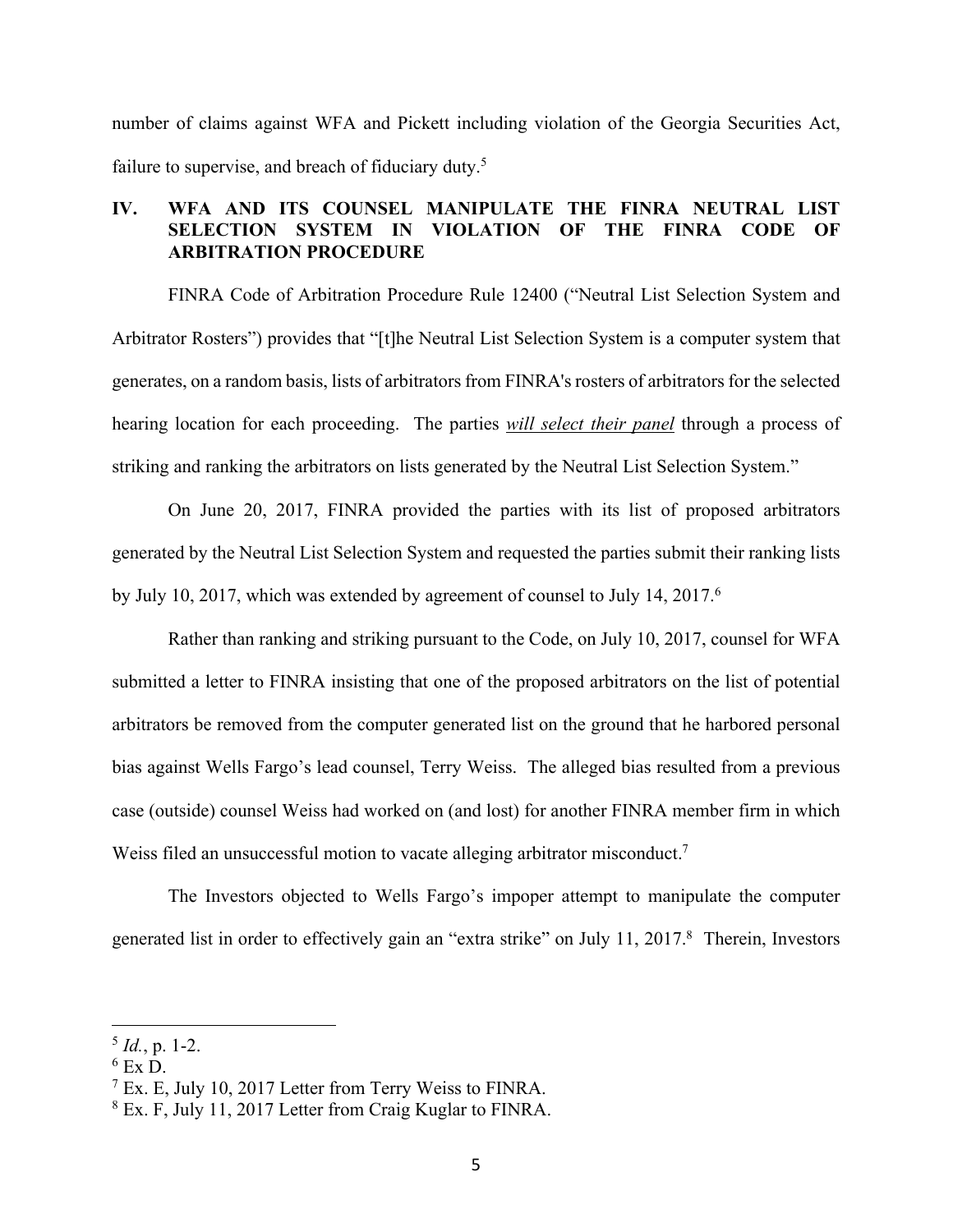insisted that FINRA follow the procedure set forth in the Code which the parties had contractually

agreed to follow:

*Respondents do not provide any evidence whatsoever that this potential arbitrator is biased against or conflicted with any of the Respondents. The sole basis of the request is that years ago, Respondents' counsel, on behalf of another client, sought to have an arbitration award vacated on the ground that the arbitrator was biased.* 

*What Respondents fail to state, however, is that in that case a federal judge denied the motion to vacate, specifically rejecting the argument that the arbitrator exhibited evident partiality or misbehaved. See October 25, 2012 Order Denying Motion to Vacate attached hereto as Exhibit A.* 

*To the contrary, the Order sets forth numerous instances, based on its review of the audio recording of the hearing, in which Respondents' counsel "raised his voice and sounded agitated." Order, p. 9. The Order also notes that even after he demanded they recuse themselves, Respondents' counsel "responded that he did not doubt the neutrality of the panel." Later, he threatened to file a complaint with FINRA and continued to complain about the actions of the panel. Id. at 10.* 

*There is no absolutely nothing that has been provided to FINRA that suggests that this potential arbitrator has any bias or prejudice against this client or their chosen counsel. To the contrary, a federal judge has held that this arbitrator was not*  biased or prejudiced. The fact that Respondents' counsel made this potential *arbitrator the bad guy to try to get an arbitration award vacated against Merrill Lynch cannot mean that he is stricken from the rolls in every case in which a Respondent chooses to hire Mr. Weiss. Indeed, I submit that if I were permitted to strike every arbitrator on the Atlanta roll simply because I didn't think they liked me or an old client of mine, the list would be slim pickings.* 

*As a final matter, the fact that Respondents' counsel has been successful in removing this potential arbitrator from the pool in a previous case is of no moment. First, I cannot know whether the opposing party opposed this request. In any event, that case involved the same FINRA member firm that was the subject of the motion to vacate. That is not the case here.* 

For all of the foregoing reasons, Claimant respectfully requests that the *Respondents' request be denied.*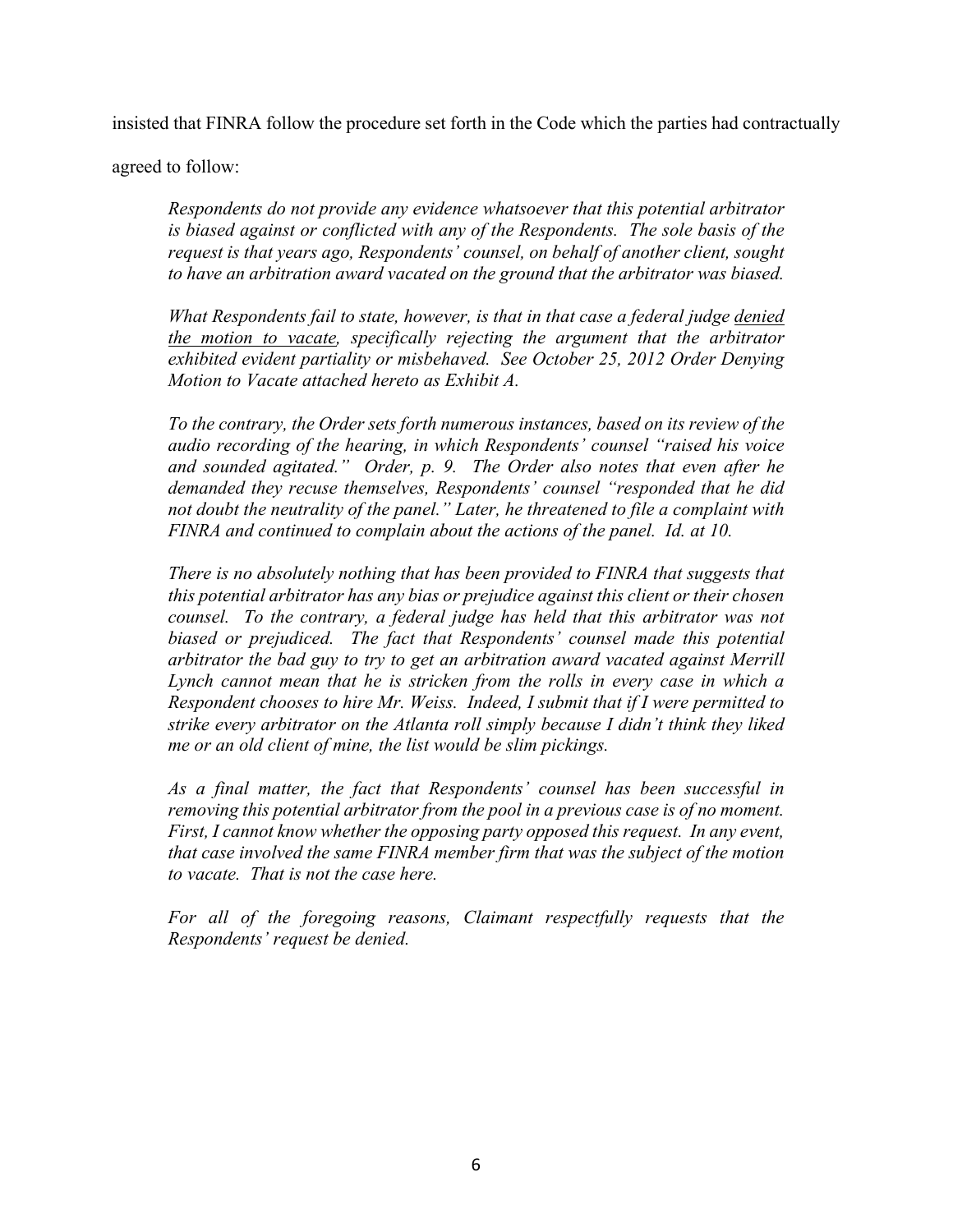On July 13, 2017, counsel for Wells Fargo sent another letter to FINRA.<sup>9</sup> Therein, counsel

for Wells Fargo for the first time disclosed a secret agreement between FINRA and counsel for

Wells Fargo pertaining to the pool of arbitrators available to his clients in all of his cases:

*It was made clear to me verbally that none of the Postell arbitrators would have the opportunity to serve on any one of my cases given the horrific circumstances surrounding the underlying case, the SEC investigation, the publicity and the aftermath. It was a most unusual set of circumstances.* 

In response to this revelation, the Investors sent a follow up letter to FINRA.<sup>10</sup> Therein,

the Investors again objected to FINRA providing Wells Fargo's counsel with an "edited" list of

computer generated arbitrators and requested FINRA disclose whether in fact WFA and its counsel

have their own subset of the "neutral" arbitrator list:

*Mr. Weiss' statement that he has an unwritten agreement with FINRA preventing the Postell arbitrators from serving as arbitrators in any case in which he appears as counsel is extremely troubling. Setting aside the fact that a federal judge carefully examined the record in response to his client's motion to vacate found no grounds for vacatur, secret agreements between FINRA and counsel for its member firms culling arbitrators from arbitrator rolls calls into question the fairness of the entire FINRA process.* 

*Mr. Weiss' statement raises several questions that must be answered. Were the other Postell arbitrators striken from the list provided to me in this case? Does Mr. Weiss have secret agreements with FINRA concerning other arbitrators from other cases? It is essential that I receive a response to these inquiries so as to protect my clients' interests.* 

FINRA never provided any response to these inquiries. Instead, the Director of Dispute

Resolution simply notified the parties that he had struck the potential arbitrator from the list and

supplied the parties with a new, more edited, computer generated list: $11$ 

<sup>&</sup>lt;sup>9</sup> Ex. G, July 13, 2017 Letter from Terry Weiss to FINRA.

<sup>10</sup> Ex. H, July 13, 2017 Letter from Craig Kuglar to FINRA.

<sup>11</sup> Ex. I, July 17, 2017 Email.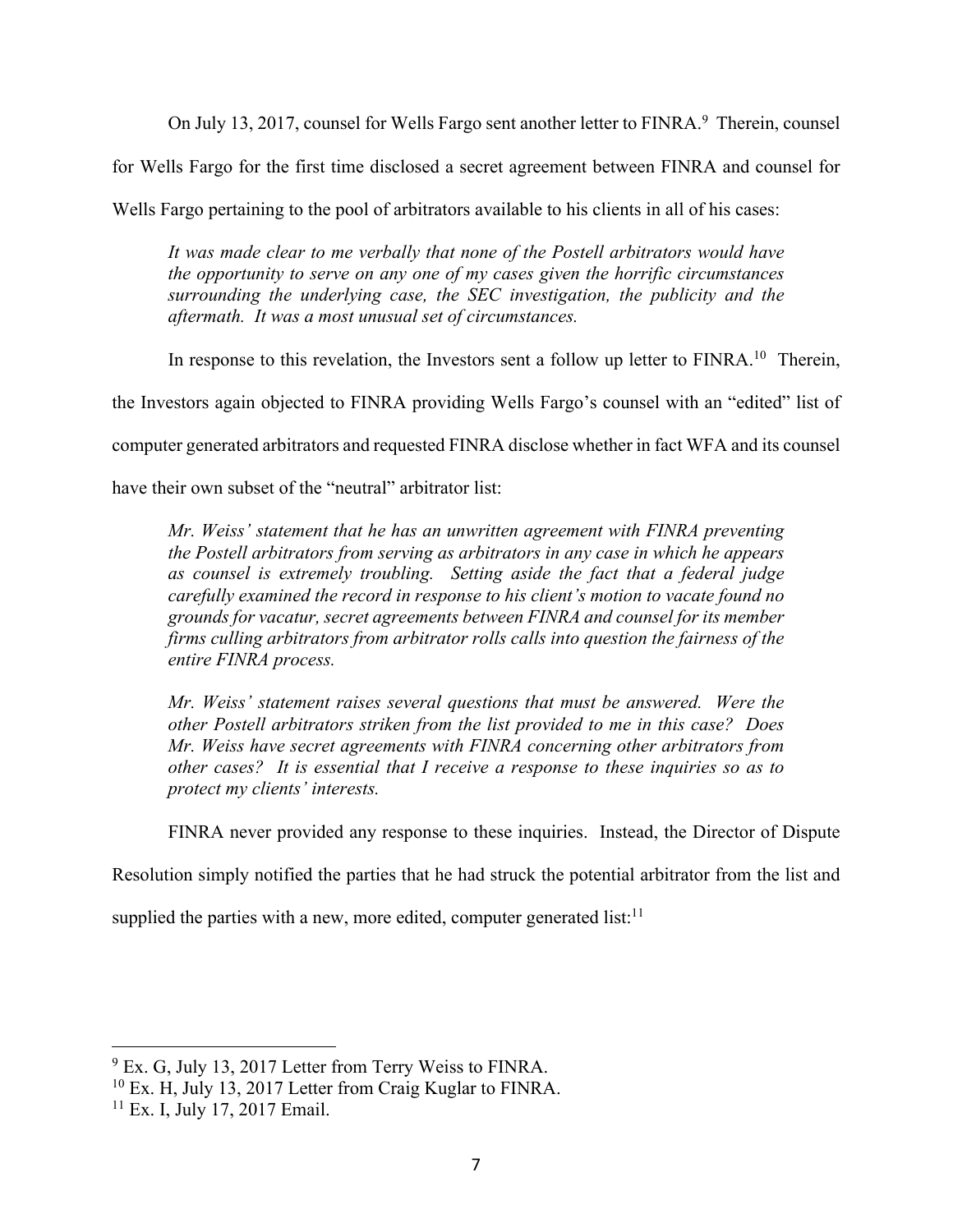**Dear Parties:** 

The Director has reviewed all documents in connection with Respondents' request to remove arbitrator Fred Pinckney from the pool of potential arbitrators in this matter.

The request to remove arbitrator Pinckney is hereby granted.

With regards, Dan

Thereafter, a Panel of three arbitrators were selected from this edited list of arbitrators.

# **V. AFTER MANIPULATING THE LIST AND CHOOSING ARBITRATORS, WELLS FARGO THEN SUCCEEDS IN GETTING FINRA TO STRIKE ONE OF THE ARBITRATORS SELECTED BY THE PARTIES FOR ALLEGED BIAS THAT WELLS FARGO WAS WELL AWARE PRIOR TO SELECTION**

 The Panel of three arbitrators ultimately selected by the parties from Wells Fargo's "edited list" included Ken Canfield, an experienced Atlanta litigator whose law firm explicitly states, on its website, that it and its lawyers represent plaintiffs in cases against financial institutions. Wells Fargo did not use their strikes to strike Canfield, and he was thus selected by the parties as one of the three arbitrators. However, on August 25, 2017, Wells Fargo moved FINRA to strike Canfield for cause, claiming they had only recently become aware that other lawyers in Canfield's firm were representing a plaintiff in a suit against Wells Fargo.<sup>12</sup> The Investors again objected to Wells Fargo's continued manipulation of the FINRA arbitrator selection process:<sup>13</sup>

Ronald Reagan's famous "there you go again" phrase comes to mind in responding to Wells Fargo's latest effort to stack this Arbitration Panel with arbitrators they perceive to be friendly to them and their counsel. Having already gained an extra strike by getting Arbitrator Fred Pinckney ("Arbitrator Pinckney") removed from the list altogether, Respondents chose not to use it on Arbitrator Canfield, a well known and respected Atlanta trial lawyer who has spent his entire career suing banks and other financial institutions on behalf of individuals.

<sup>&</sup>lt;sup>12</sup> Ex. J, August 25, 2017 Letter from Terry Weiss to FINRA.

<sup>13</sup> Ex. K, August 30, 2017 Letter from Craig Kuglar to FINRA.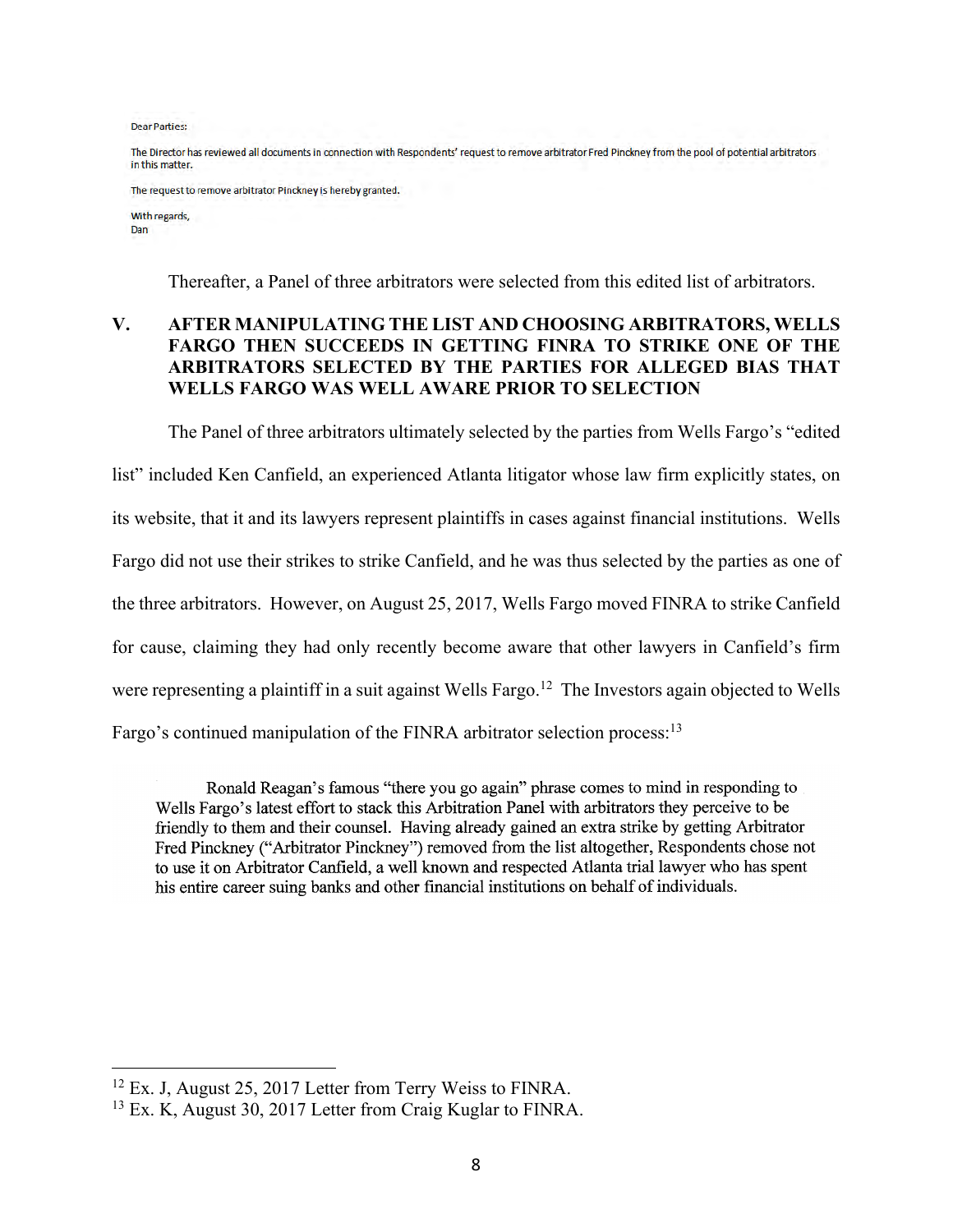The Investors provided FINRA with settled law holding that arbitrator bias does not exist simply because an arbitrator's law firm had either represented or brought a claim against a party to the arbitration:<sup>14</sup>

No actual conflict exists here. Respondents admit that the facts of the Hubbard Lawsuit have no overlap with the facts presented in this case. Indeed, the *Hubbard* Lawsuit arises out of life insurance policies whereas this arbitration pertains to securities. The fact that Arbitrator Canfield's law firm represents a client against Respondent Wells Fargo Advisors, LLC does not in and of itself create an actual conflict. Courts have long rejected attempts to vacate an arbitration award on the ground that an arbitrator's law firm had either represented or brought a claim against a party to the arbitration. See, e.g., Standard Tankers (Bahamas) Co., Ltd. v. Motor Tank Vessell, AKTI, 438 F. Supp. 153 (E.D.N.C. 1977) (fact that arbitrator's law firm had represented clients in actions against Exxon and its related companies did not constitute evident partiality).

On September 1, 2017, the Director of FINRA Dispute Resolution yet again ceded to Wells

Fargo's demands and struck the arbitrator from the case:<sup>15</sup>

Please be advised that the request to remove Kenneth Steven Canfield is hereby granted.

Once a replacement arbitrator is appointed, this office will notify you of the replacement Arbitrator and provide you with his/her Arbitrator Disclosure Report, unless all parties agree to proceed with two arbitrators.

If you have any questions, please do not hesitate to contact me at 561-447-4931 or by email at Daniel.Zailskas@FINRA.org.

Thereafter, FINRA provided the parties with a "short list" of potential arbitrators to replace

Arbitrator Canfield. This resulted in the appointment of Arbitrator Charles White, a non-lawyer

who works in the real estate and construction industries:<sup>16</sup>

This letter is to inform you that Kenneth Steven Canfield has been removed from the arbitration panel in the above-referenced case. The replacement arbitrator is Charles White. Attached for your review is Arbitrator White's Disclosure Report.

<sup>&</sup>lt;sup>14</sup> *Id.* 15 Ex. L, September 1, 2017 Order.

<sup>16</sup> Ex. M, October 9, 2017 Order.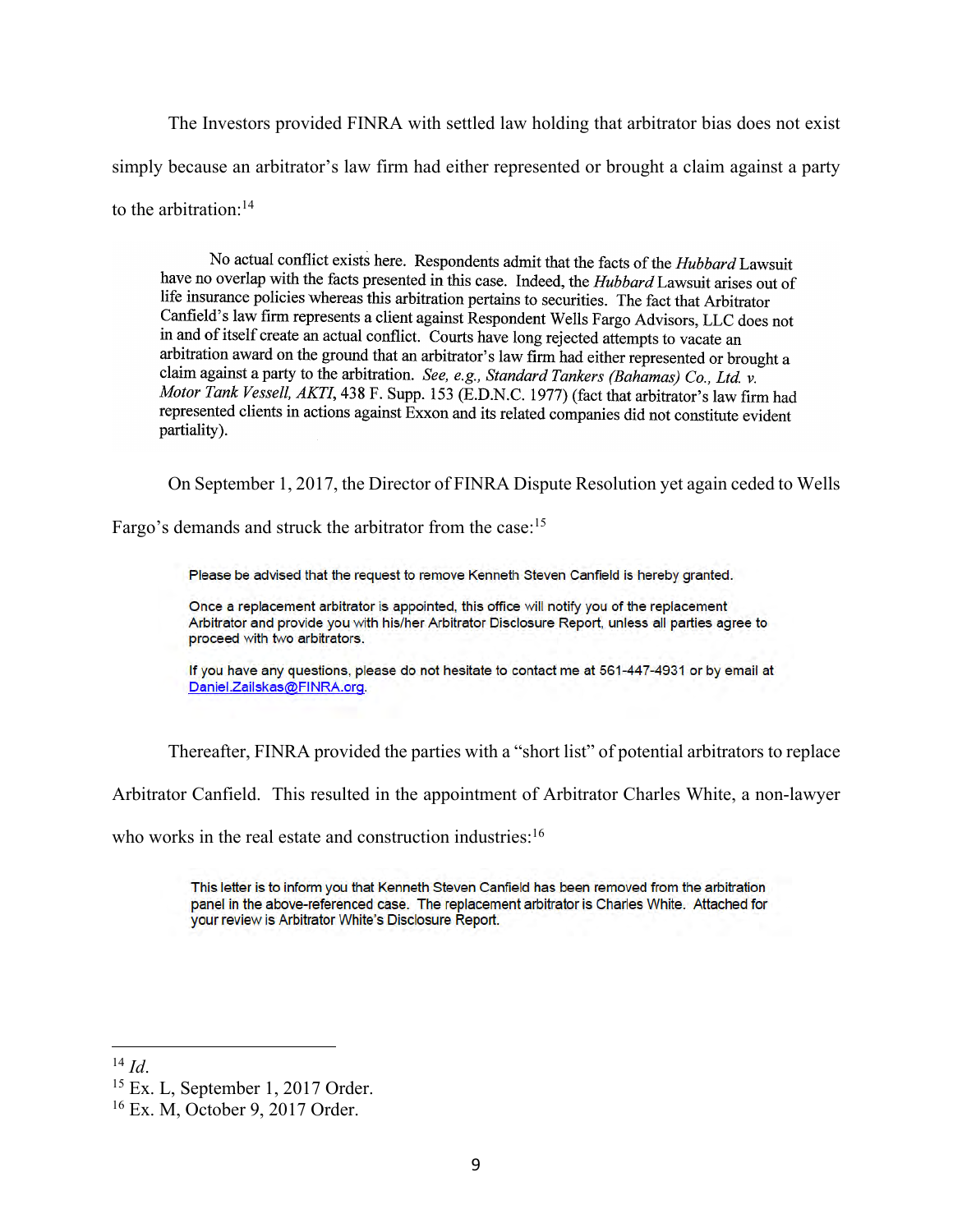# **VI. THE FINRA CODE OF ARBITRATION PROCEDURE REQUIRED WELLS FARGO INCLUDE ANY COUNTERCLAIMS AGAINST THE INVESTORS IN ITS ANSWER AND PAY A COUNTERCLAIM FILING FEE**

Next, on August 25, 2017, Wells Fargo filed its Answer.<sup>17</sup> FINRA Code of Arbitration

Procedure Rule 12303, expressly incorporated into the Arbitration Agreement, required Wells

Fargo file a written Answer to the Statement of Claim and assert any counterclaims against the

Investors therein:

12303. Answering the Statement of Claim

(a) Respondent(s) must serve each other party with the following documents within 45 days of receipt of the statement of claim:

(1) Signed and dated Submission Agreement; and

(2) An answer specifying the relevant facts and available defenses to the statement of claim.

The respondent may include any additional documents supporting the answer to the statement of claim. Parties that fail to answer in the time provided may be subject to default proceedings under Rule 12801.

(b) **The answer to the statement of claim may include any counterclaims against the claimant**, cross claims against other respondents, or third party claims, specifying all relevant facts and remedies requested, **as well as any additional documents supporting such claim**. If the answer contains a third party claim, the respondent must serve the third party with the answer containing the third party claim and all documents previously served by any party, or sent to the parties by the Director, by first-class mail, overnight mail service, overnight delivery service, hand delivery, email or facsimile, and must file proof of service with the Director through the Party Portal except as provided in Rule  $12300(a)(2)$ . The respondent must file the third party claim with the Director through the Party Portal except as provided in Rule  $12300(a)(2)$ .

\* \* \*

(d**) If the answer to the statement of claim contains any counterclaims, cross claims or third party claims, the respondent must pay all required filing fees.1**

 $17$  Ex. C, p. 1.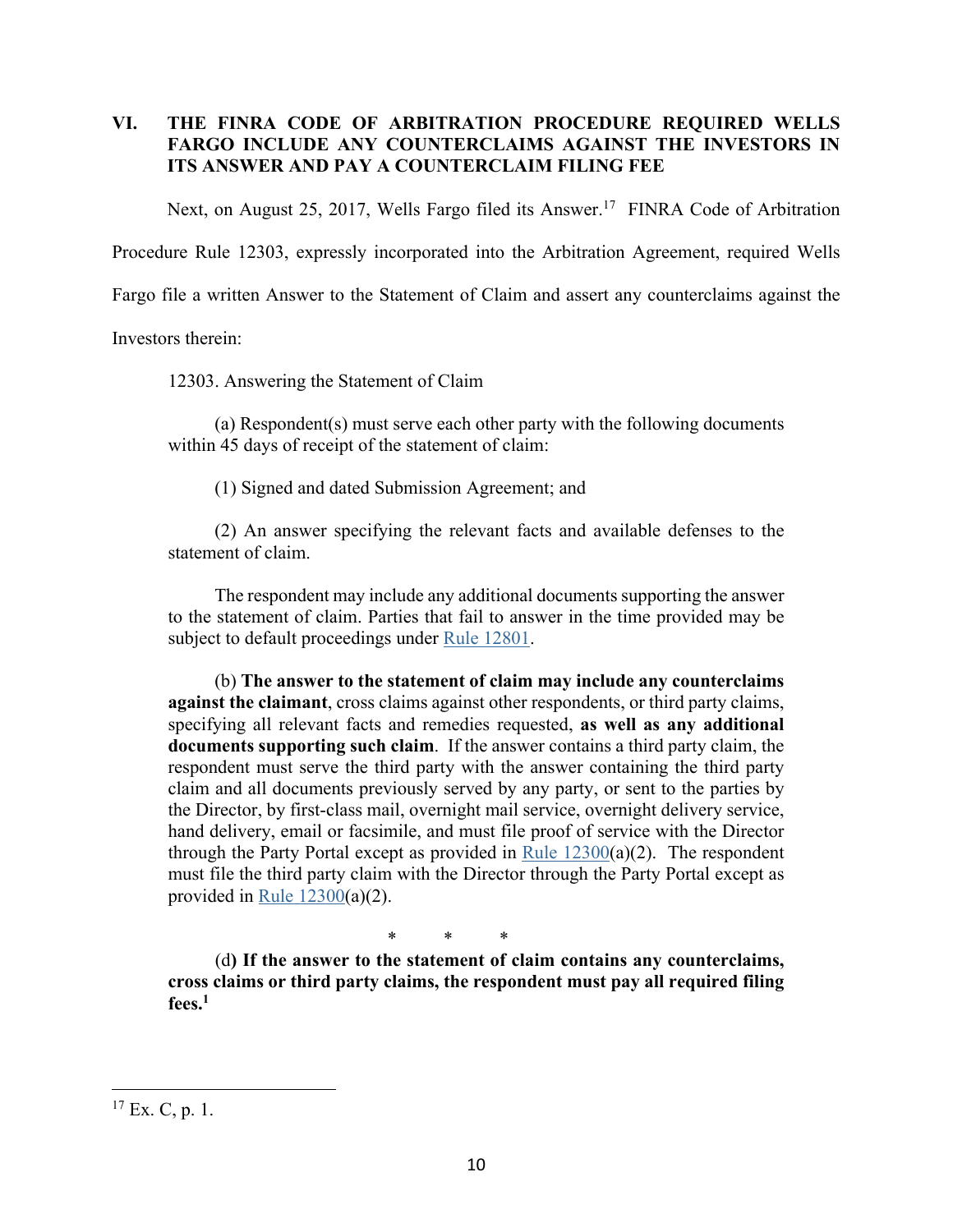Wells Fargo denied all liability to the Investors. Nowhere in their Answer, however, did Wells Fargo assert any counterclaim against the Investors. Nor did Wells Fargo pay, or FINRA staff direct Wells Fargo to pay, any counterclaim filing fees, because no counterclaim was asserted. The Award does not reflect the filing of any counterclaim or motion to amend the answer to file a counterclaim.18 Wells Fargo did not request attorneys' fees or costs in the Answer, period. Their summary paragraph requested only that the claims be denied at that the Investors "be assessed all forum fees"<sup>19</sup>:

> true. Respondents request that this Claim be dismissed, expungement granted as to the marks imposed now on McKelvey and Pickett's registrations, and Claimants be assessed all forum fees. Respectfully submitted this 25<sup>th</sup> day of August, 2017.

Weise emy К Terry R. Weiss Georgia Bar No. 746495<br>Stefanie M. Wayco Stefanie M. Wayco<br>Georgia Bar No. 132932<br>GREENBERG TRAURIG, LLP 3333 Piedmont Road, N.E. Terminus 200, Suite 2500 Atlanta, GA 30305 678.553.2603 (telephone) E-mail: weisstr@gtlaw.com<br>E-mail: waycos@gtlaw.com

Attorneys for Respondents Wells Fargo Advisors, LLC and Jay Windsor Pickett, III

### **VII. THE ARBITRATORS DENY THE INVESTORS' REQUEST FOR CONTINUANCE AFTER WELLS FARGO PRODUCES THOUSANDS OF PAGES OF DOCUMENTS ON THE EVE OF THE SCHEDULED HEARING**

The arbitration hearing was subsequently scheduled for September 24, 2018. On September 10, 2018, two weeks before the first scheduled hearing date, the Investors rmoved to adjourn the arbitration. In doing so, the Investors noted that Wells Fargo had just produced 1,882 pages of documents on September 6, 2018, in violation of the FINRA Code of Arbitration Procedure discovery rules:<sup>20</sup>

<sup>18</sup> *Id.*, p. 1.

<sup>19</sup> Ex. N, Answer, p. 29.

<sup>&</sup>lt;sup>20</sup> Ex O, Motion to Adjourn.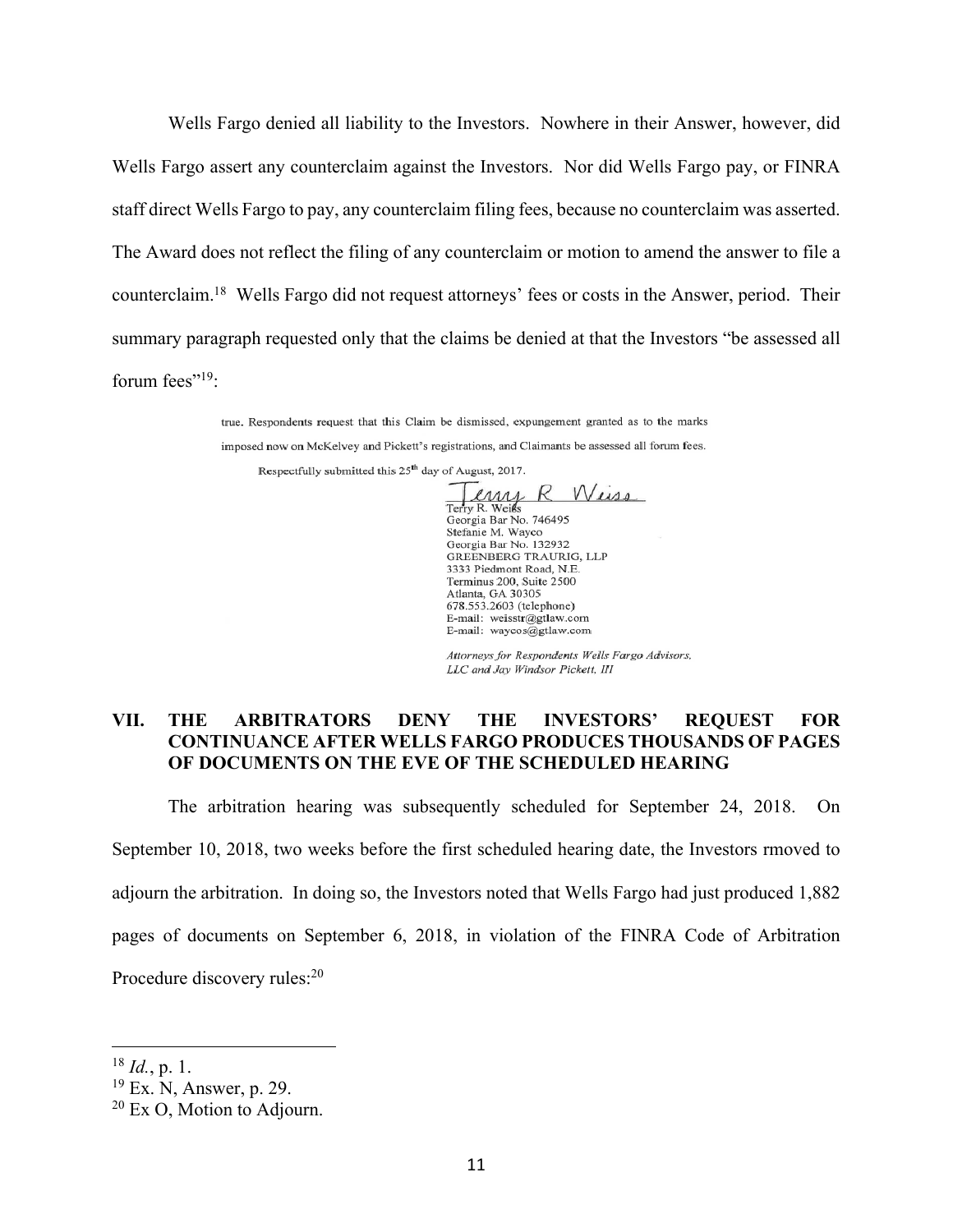It is with great reluctance that Claimants request a short adjournment of the hearing, preferably during November or December 2018, and that the Panel allot seven rather than five hearing days to the hearing. As the Panel is aware, the parties have continued to engage in document exchanges even through today, and counsel for both parties are still digesting literally thousands of pages of key documents such as text messages between Mr. Leggett and his Wells Fargo advisors that were only produced by Wells Fargo last week.

Counsel for the Investors made it clear that additional time was necessary to ensure a fair hearing and reminded the Panel that they had not made any prior requests to continue the hearing:<sup>21</sup>

> Claimants have not previously requested an adjournment and only made the decision to file this motion when it became absolutely clear that additional time is needed to ensure a fair hearing. If the hearing proceeds as scheduled, Claimants will not have been given a fair opportunity to prepare. Counsel should be in final preparation mode working with witnesses, preparing opening statements and the like. Instead, we are still obtaining, reviewing and digesting key relevant documents that should have been produced long ago. For the foregoing reasons, Claimants request the Panel grant the motion to adjourn the hearing.

On September 17, 2018, the Arbitrators denied the Investors' request without providing any explanation or reasoning:<sup>22</sup>

Dear Parties:

The Panel has indicated that the Motion to Adjourn is DENIED. I'll post this Order to the Portal as well. Thanks.

Dan

<sup>21</sup> *Id.*, p. 5.

 $22$  Ex. P, Order.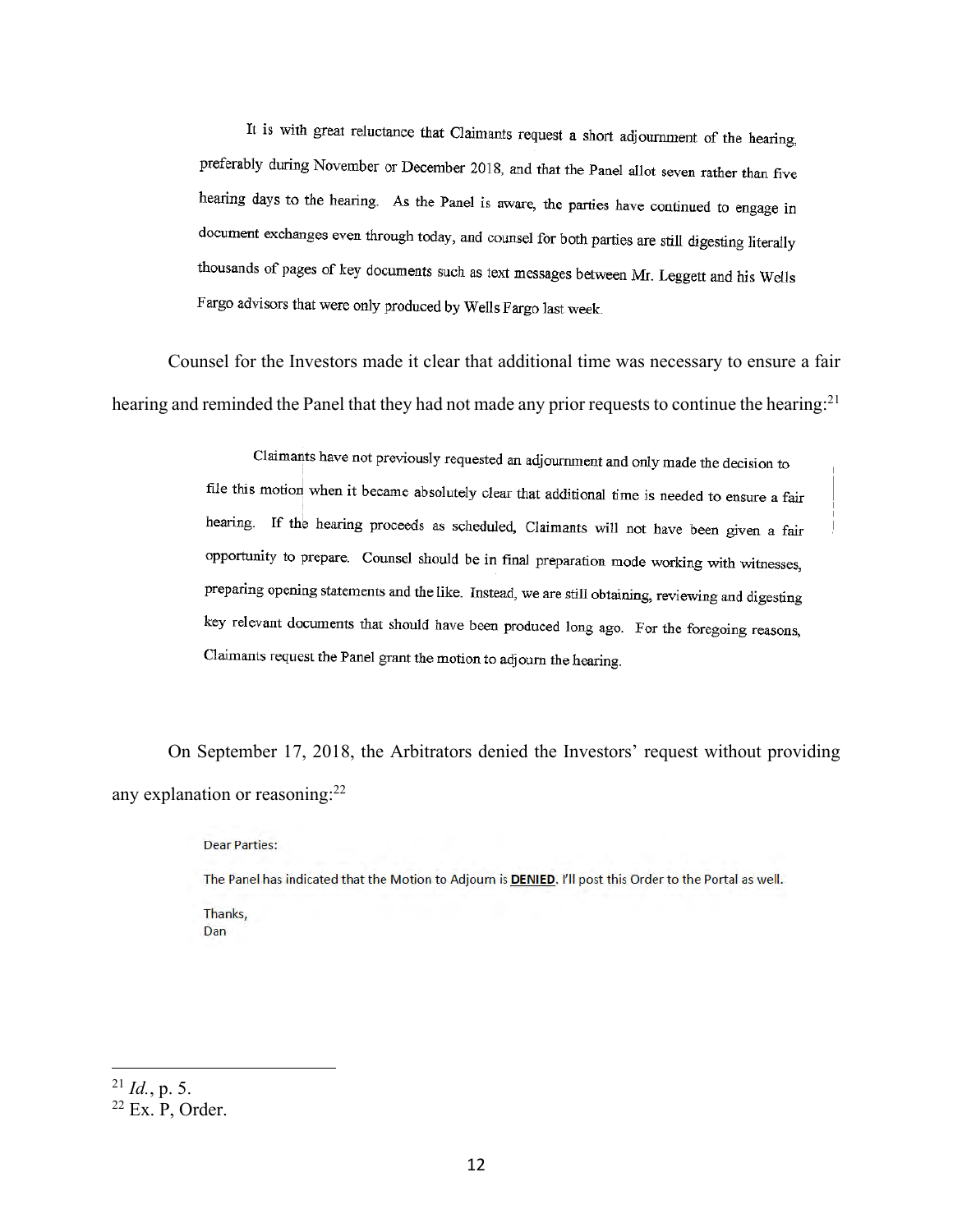### **VIII. THE ARBITRATION HEARING IS INTERRUPTED MID-CROSS EXAMINATION DUE TO A MEDICAL EMERGENCY**

The arbitration hearing was commenced in Atlanta on September 24-27, 2018<sup>23</sup> In the middle of the cross-examination of WFA's broker, Jacob McKelvey, counsel for Wells Fargo left the hearing with an undisclosed medical emergency. Thereafter, the hearing was delayed indefinitely. The hearing re-commenced nine months later on June 24, 2019 and concluded on June 28, 2019<sup>24</sup> The entirety of the hearing was recorded by the Arbitrators on audio tapes pursuant to FINRA Rules. The Investors hired a certified court reporter to transcribe the hearing when it resumed in June.

## **IX. THE ARBITRATORS DENY THE INVESTORS' REQUEST TO CALL A THIRD PARTY WITNESS TO REBUT EVIDENCE INTRODUCED AND ELICITED BY WELLS FARGO AT THE HEARING**

On June 27, 2019, counsel for the Investors' requested to call a Schwab representative as a rebuttal witness after the introduction of evidence the day before by Wells Fargo during their examination of Investors' expert witness. Wells Fargo objected. Investors' counsel pointed out that the documents introduced during this testimony were requested and obtained during the adjournment, not before the pre-hearing exchange as required by FINRA rules.<sup>25</sup> The Panel then ruled that the desire to rebut the "characterization of the information and the trade confirmation" could be accomplished "by Claimant, by counsel, during the argument. The trade confirms are in the record, and we would invite you to address that. We don't feel as if anything would be added by the Schwab representative, and that's our ruling."<sup>26</sup>

 $23$  Ex. C, p. 6.

 $^{24}$  *Id.*, p. 6.

 $25$  Ex. A, Transcript, pp. 801-817.

<sup>26</sup> Ex. A, Transcript. pp. 928-929.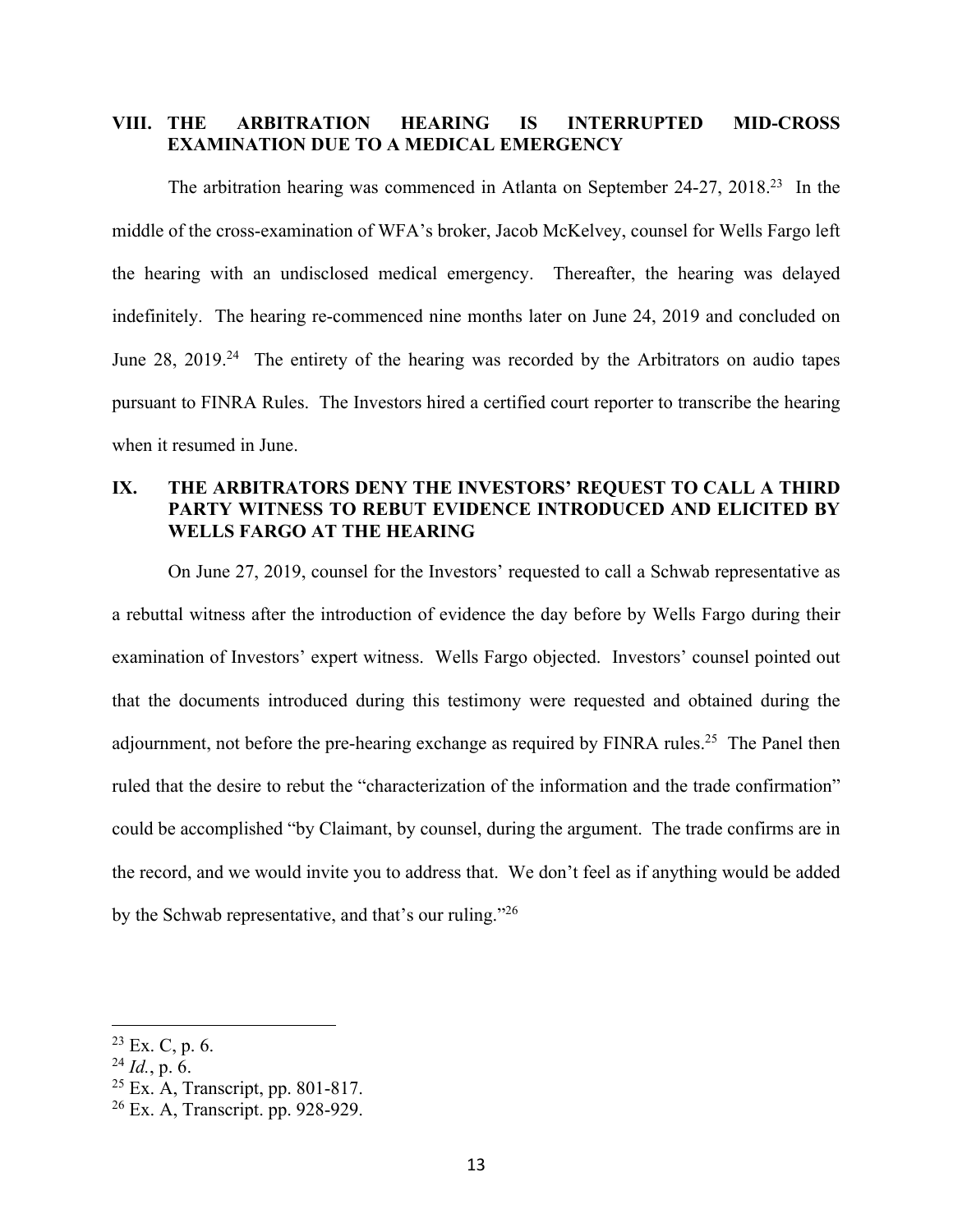# **X. THE ARBITRATORS PERMIT WELLS FARGO TO CALL AN UNDISCLOSED EXPERT WITNESS AND SEVERELY RESTRICT THE INVESTORS ABILITY TO CROSS EXAMINE THE WITNESS**

On June 28, 2019, during Wells Fargo's examination of their expert witness, Steve Scales, an entirely new set of documents was introduced. Investors' counsel objected to the addition of hundreds of pages to Wells Fargo's expert report. After an explanation by Wells Fargo that it was simply a "compilation of all of the information that is contained in the Bates report," Investors' pointed out that it should have "been represented as such" and that it "would have been nice to have gotten this before the middle of the cross-examination of their expert."<sup>27</sup>

After being given a short recess to review the documents, Investors' counsel continued their objection stating that they had "no way of knowing or the time to figure out whether this is presented in an accurate or fair fashion."28 The Chairman of the Panel decided to allow the document to come into evidence, but to allow Investors' counsel to call Peter Klouda, expert for Wells Fargo, to examine him about the document.<sup>29</sup>

Investors' counsel called Peter Klouda the same day. Investors' were, however, severely prejudiced by the extreme limitations placed upon them in their questioning and the fact that the witness did not prepare the document. Mr. Weiss stated that Klouda was only "prepared to testify about the solicited versus unsolicited trades."30 In attempting to clarify where the information from these documents came from, Klouda could not answer the questions to which Wells Fargo said, "[H]e's only got this. Now he's got this. This is what you wanted, this is what you're going

 $27$  Ex. A, Transcript, pp. 1194-1195.

<sup>28</sup> *Id*., Transcript, pp. 1196-1197.

<sup>29</sup> *Id*., Transcript, pp. 1202-1210.

<sup>30</sup> *Id*., Transcript, p. 1431.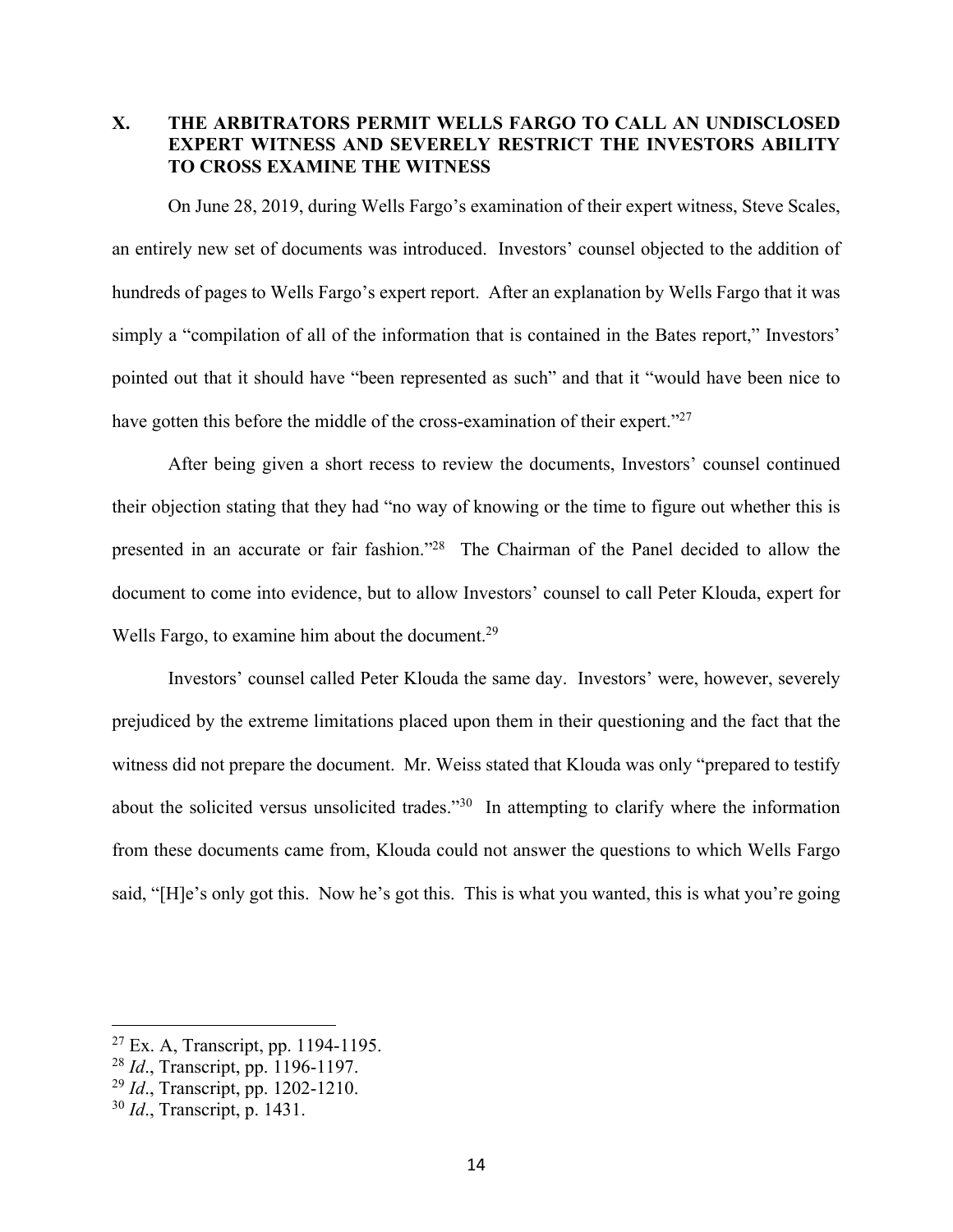to ask from. He's not prepared for anything else."<sup>31</sup> Investors' again objected to the evidence being admitted which the Panel chose to ignore.<sup>32</sup>

# **XI. WELLS FARGO'S COUNSEL AND ITS WITNESSES COMMIT FRAUD ON THE PANEL BY INTENTIONALLY MISSTATING FACTS AND TESTIMONY**

Jacob McKelvey, Investors' first broker, began his testimony during the initial hearing

week in September of 2018.<sup>33</sup> During his testimony, he was asked questions about text messaging

at WFA:

Q: Now those text messages never went through compliance at Wells Fargo, did they?

A: Correct.

Q: You know that's a no-no?

- A: I do.
- Q: It's a violation of the Written Supervisory Procedures, right?
- A: Right.
- Q: It's a violation of SEC recording keeping rules?

A: Right.

- Q: You know it's a bad thing, right?
- A: Right.
- Q: And you did it anyway?
- A: Correct.<sup>34</sup>

When his testimony resumed on June 24, 2019, McKelvey's story had changed

significantly and when questioned on it, Wells Fargo's counsel intentionally mislead the Panel:

- Q. (By Mr. Kuglar) Mr. McKelvee, earlier you
- 11 testified with respect to text messages that you
- 12 didn't believe that the text messages between you and
- 13 Mr. Leggett were violations of FINRA rules, correct?
- 14 · · A. Correct.
- 15 O. And the last time we were here in
- 16 September, you did admit that they were violations of
- 17 FINRA rules, didn't you?
- 18· · · · ·A.· ·I don't remember that.· I don't recall

34 Hearing Recording, 9/26/2018, 1024, 50:27.

<sup>31</sup> *Id*., Transcript, p. 1440.

<sup>32</sup> *Id.*

<sup>&</sup>lt;sup>33</sup> The first week of hearing in this matter, September 24-27, 2018, was not transcribed by a court reporter. FINRA does audio recordings of hearings. These recordings will be provided to the Court along with a courtesy copy of this Petition. Relevant portions of the recordings cited herein will be cited as "Hearing Recording,  $9/$  /2018, (recording #), (time) ..."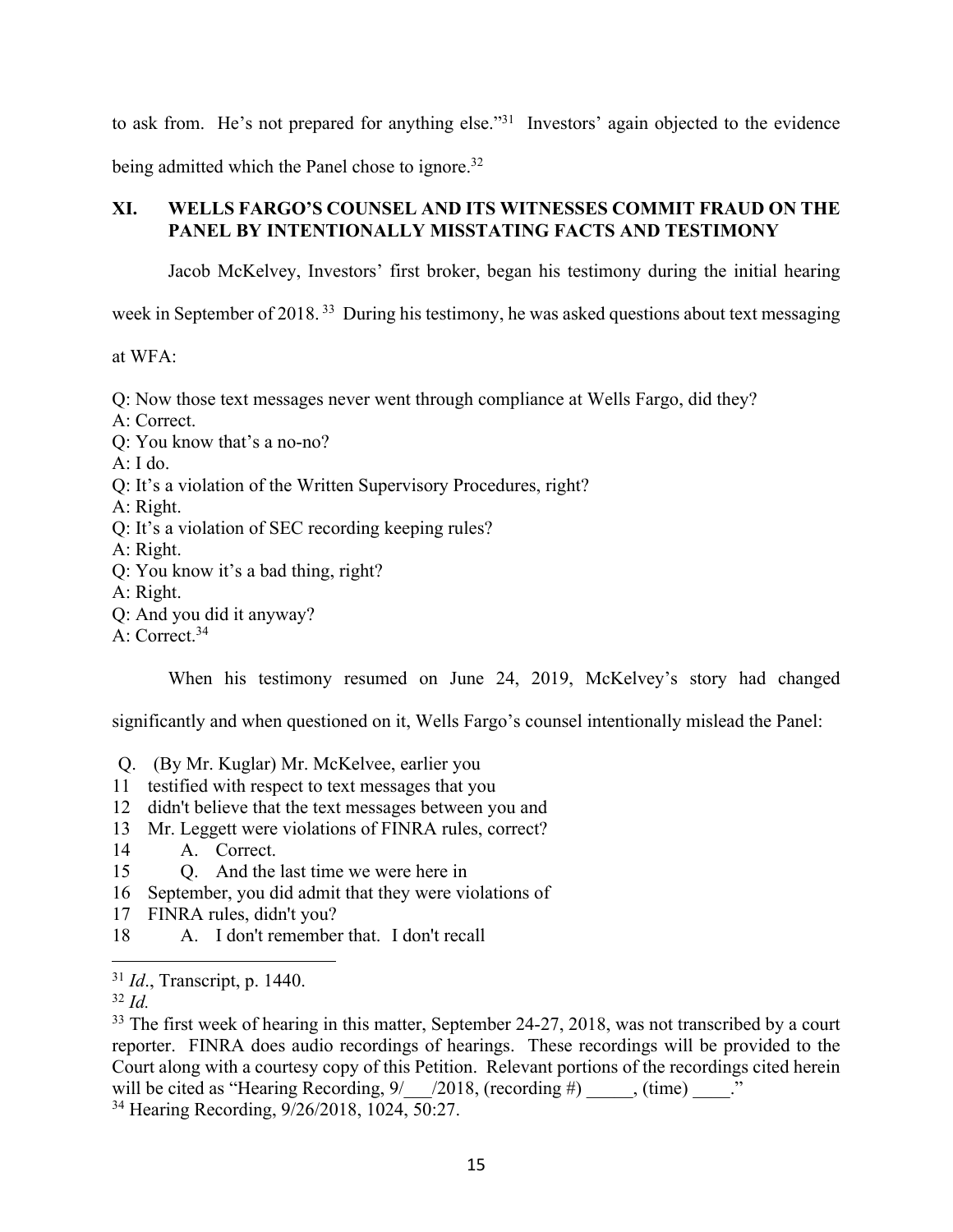19  $that. No.$ 20 · · · · · Do you remember being asked whether they 21 were a violation of FINRA rules?  $22$  A. I don't. 23 O. In September, I asked you if these text 24 messages were a violation of FINRA rules, and you 25 said yes, that you agreed they were. A. I don't remember that. 2 O. Did you do any homework or study during 3 this adjournment with respect to policy and 4 procedures pertaining to text messages? 5 **· A.** No.  $6$  O. Sorry? 7 **· A.** No. 8 · **Q.** Did you read anything? 9 A. No. 10 O. Did you ask anybody for clarification? 11· · · · ·A.· · No. 12 **· · · ·** Q. • And now, this time around, you believe and 13 you have an understanding that text messages with 14 your securities customers can be -- are not a 15 violation and with -- where you're not talking about 16 specific transactions. That's what you testified 17 earlier, right? 18 • A. I don't believe that's a violation. 19 · **O.** So unless the client is saying, buy gold 20 today, that's what you mean by a specific 21 transaction, right? 22 MR. WEISS: That wasn't his 23 testimony. 24 **THE WITNESS:** Well, first of all, I 25 would never take an over via text. MR. WEISS: Well, his testimony 2 before was if you're not doing business. 3 THE WITNESS: Right. Yeah. That's 4 exactly what I said. If you're not 5 conducting business, i.e., taking an order. ·6· · · · ·Q.· · (By Mr. Kuglar) Okay.· Where did you hear 7 that term, not conducting business? Because you 8 certainly didn't use that last time. 9 A. I don't remember what I used last time. 10 MR. WEISS: Do you have a transcript 11 or something? Wait a minute. You're 12 saying what he said last time. I don't 13 recall that either. It's a difference of a

 $14$  fact.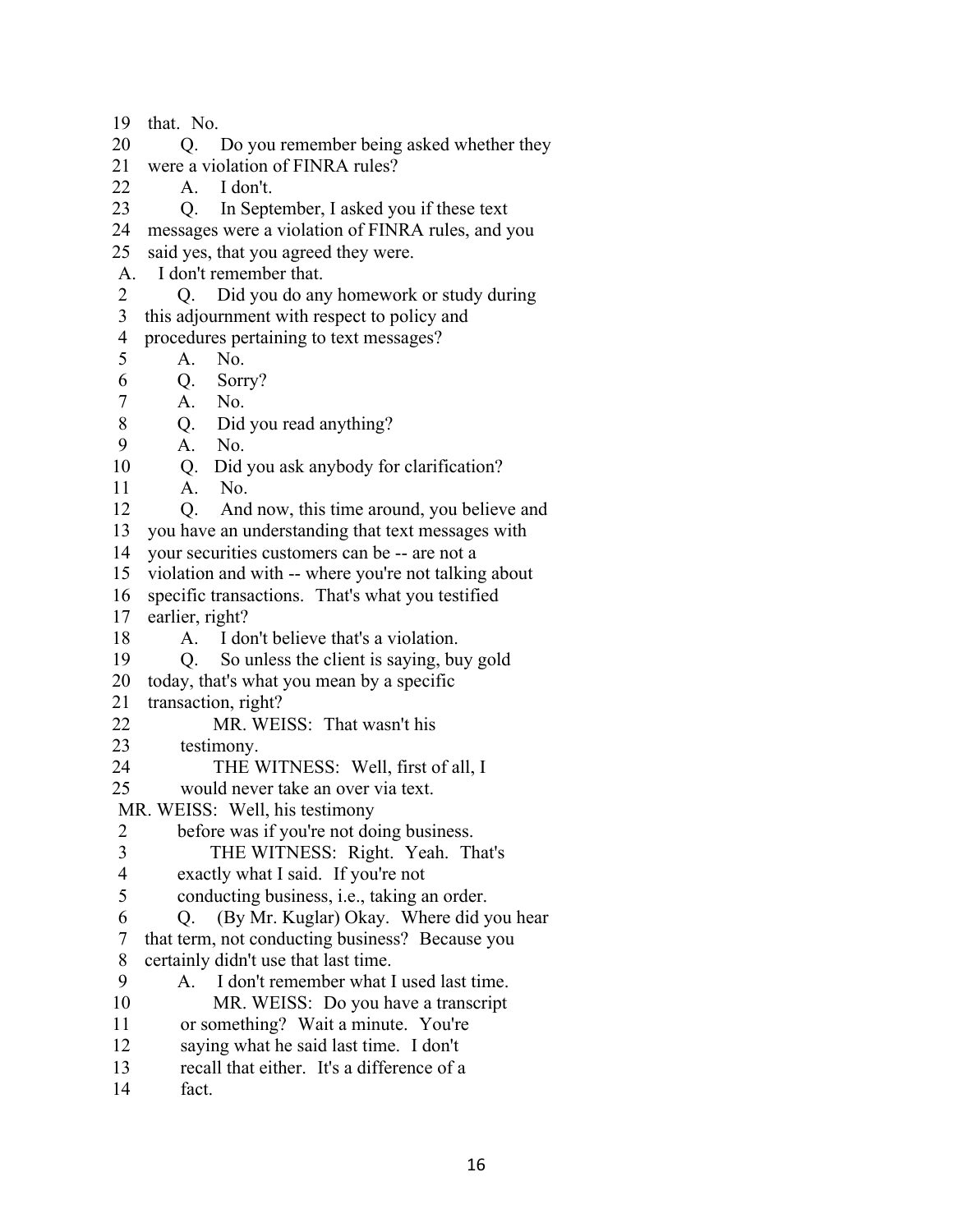15 MR. KUGLAR: We do, actually. I 16 have our notes, and I recall it. 17 MR. WEISS: Okay. I don't recall 18  $\,$  it.<sup>35</sup>

Mr. McKelvey's changes did not end there. During his first bit of testimony, he stated the

following regarding his understanding of how solicited versus unsolicited trades are entered at

### WFA:

Q: When you go in to this system the default, the default is solicited, isn't it?

A: Uh, I don't believe that's correct. I think there's a drop-down box.

Q: Ah. So, you click on the box

A: Correct.

Q: And then S or, or I'm sorry Y or no.

A: Well.

Q: And you specifically have to hover your mouse over Y or no, right? 'Cause it says solicited and drops down.

A: It's a box. I'm not sure if the box says unsolicited or solicited or Y or no, yes or no.<sup>36</sup>

And again, upon continuation of McKelvey's examination, his testimony changes

significantly.

- Q. Okay. So you don't recall seeing that
- 5 trade blotter where it was marked solicited for that
- 6 big Allergan trade?
- 7 **1.** The -- I recall you showing me a document
- 8 that said that. Yes, sure.
- 9 · O. And your position was that that was a
- 10 mistake and, like everything else, that was in truth
- 11 unsolicited?
- 12 A. Yes, because the default for our system is
- 13 solicited unless you change it to unsolicited. So
- 14  $\,$  yes.<sup>37</sup>

Wells Fargo's counsel also intentionally mislead the Panel regarding the dates of trades

multiple times. During questioning of McKelvey on June 27, 2019, Wells Fargo's counsel testifies

that the Bates report is "based on settlement dates, not trade date, so it wouldn't be the same as the

<sup>35</sup> Ex. A, Transcript, pp. 208-210.

<sup>36</sup> Hearing Recording, 9/26/2018, 1024, 49:16.

 $37$  Ex. A, Transcript, p. 26.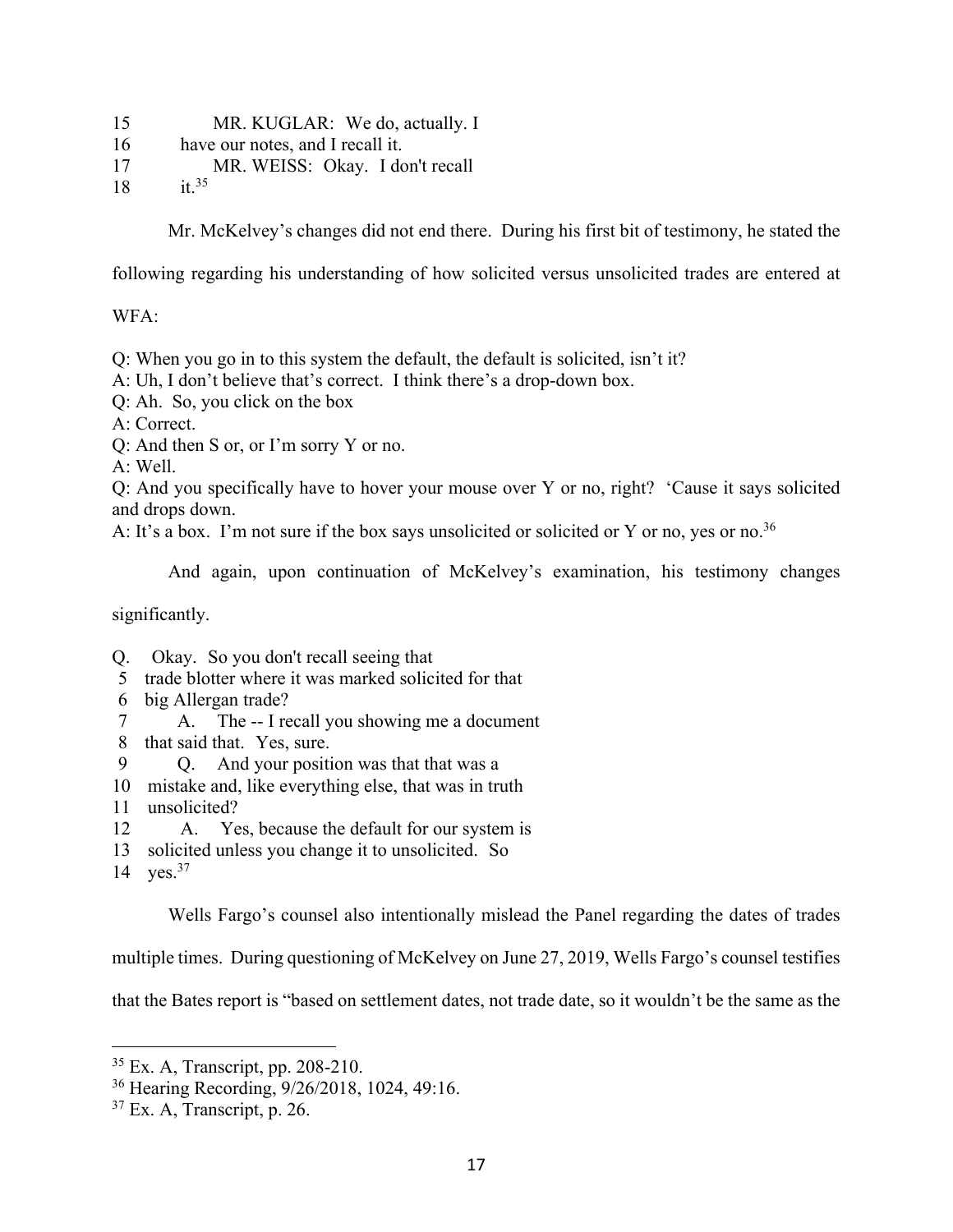date of the other thing."<sup>38</sup> And again during the same witness he tells everyone, "[J]ust to make sure everybody clear, that's three days late, because it's settlement date."<sup>39</sup> And when Panelist Schweber asked to clarify, Weiss does so: "[R]ight. Three days' difference on the stock."<sup>40</sup> But when Investors' counsel brought this up later with Wells Fargo's expert witness, Steve Scales, Weiss backpedaled quickly. He said then, "[I]f you've got a questions about a specific situation you're going to have the guy who did it in whatever, and you just ask him if you want."41

### **XII. WELLS FARGO HIDES A KEY DOCUMENT AND REFUSES TO PROVIDE IT TO THE INVESTORS UNTIL AFTER THE CLOSE OF EVIDENCE**

On June 25, 2019, during the second day of the second week of the hearing, Investors' counsel asked for WFA's internal rule regarding texting after Pickett testified as to what the rules says.<sup>42</sup> Wells Fargo's counsel objeced to this request on the grounds that it was not specifically asked for during the discovery process.<sup>43</sup> The chair ordered that Wells Fargo produce the document.<sup>44</sup> Two days later, this document had still not been produced as ordered. Investors' counsel is forced to bring this issue up again in the hearing saying that Investors have "been told for two days that we can't get the rule, so I would appreciate the rule."<sup>45</sup> Wells Fargo's counsel responds that they are "getting it Bates-stamped."46 The next day, which was also the last day of the hearing, Investors' counsel asks yet again for the rule to be produced to be able to use it as part of their closing statement.47 The rule is still not produced. Closing arguments come and go. Only

<sup>38</sup> Ex. A, Transcript, p. 1099. <sup>39</sup> *Id.*, p. 1105. <sup>40</sup> *Id.*, pp. 1105-1106. <sup>41</sup> *Id.*, pp. 1392-1393. <sup>42</sup> *Id.*, p. 371. <sup>43</sup> *Id.* <sup>44</sup> *Id.*, p. 372. <sup>45</sup> *Id.*, p. 821. <sup>46</sup> *Id.* <sup>47</sup> *Id.*, p. 1446.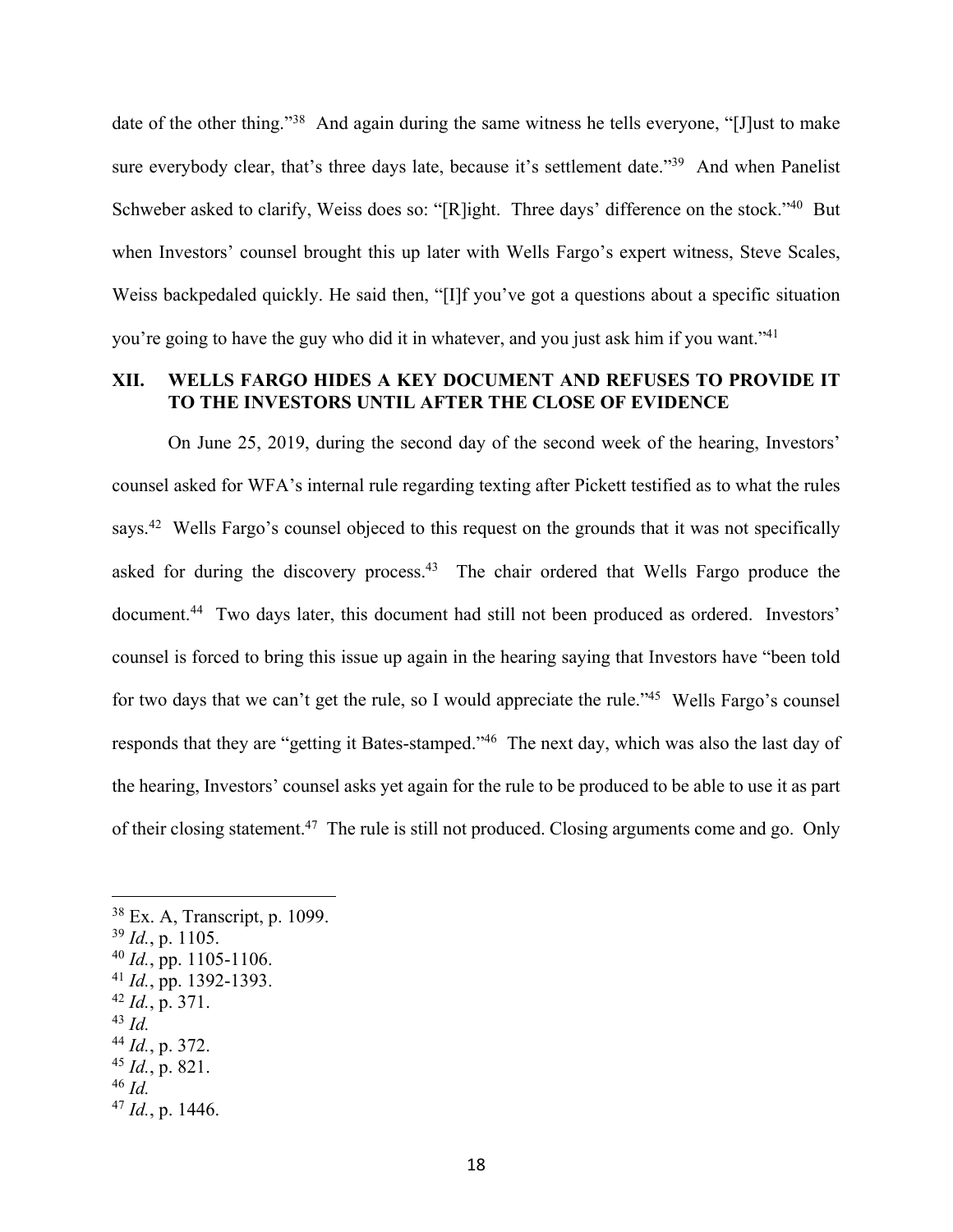then, and again upon demand from Investors' counsel, Wells Fargo finally produces this two pages when it can no longer be used for examination of witness or the closing argument.<sup>48</sup>

# **XIII. THE PANEL DENIED WELLS FARGO'S BELATED ATTEMPT TO AMEND ITS ANSWER AT THE CONCLUSION OF THE HEARING SO AS TO SEEK ATTORNEYS' FEES AND COSTS**

At the conclusion of the evidentiary hearing, Wells Fargo moved to amend its Answer so

as to make a claim for attorneys' fees and costs. The Award reflects that "during the evidentiary

hearing, Respondents made an ore tenus motion to amend their Statement of Answer to include a

counterclaim for the sole purpose of requesting attorneys' fees and costs. The Panel denied the

motion as untimely."49

# **XIV. WELLS FARGO NEVER PROVIDED CLAIMANTS WITH ANY EVIDENCE OF FEES/COSTS IN ADVANCE OF THE HEARING AS REQUIRED BY THE FINRA CODE OF ARBITRATION PROCEDURE**

FINRA Code of Arbitration Procedure Rule 12514, expressly incorporated into the

Arbitration Agreement, required WFA to exchange all documents they intended to use and identify

all witnesses they intended to call at the hearing and precluded the use of any documents or

witnesses not identified:

12514. Prehearing Exchange of Documents and Witness Lists, and Explained Decision Requests

(a) Documents and Other Materials

At least 20 days before the first scheduled hearing date, all parties must provide all other parties with copies of all documents and other materials in their possession or control that they intend to use at the hearing that have not already been produced. The parties should not file the documents with the Director or the arbitrators before the hearing.

(b) Witness Lists

At least 20 days before the first scheduled hearing date, all parties must provide each other party with the names and business affiliations of all witnesses

<sup>48</sup> *Id.*, p. 1531.

 $49$  Ex. C, p. 3.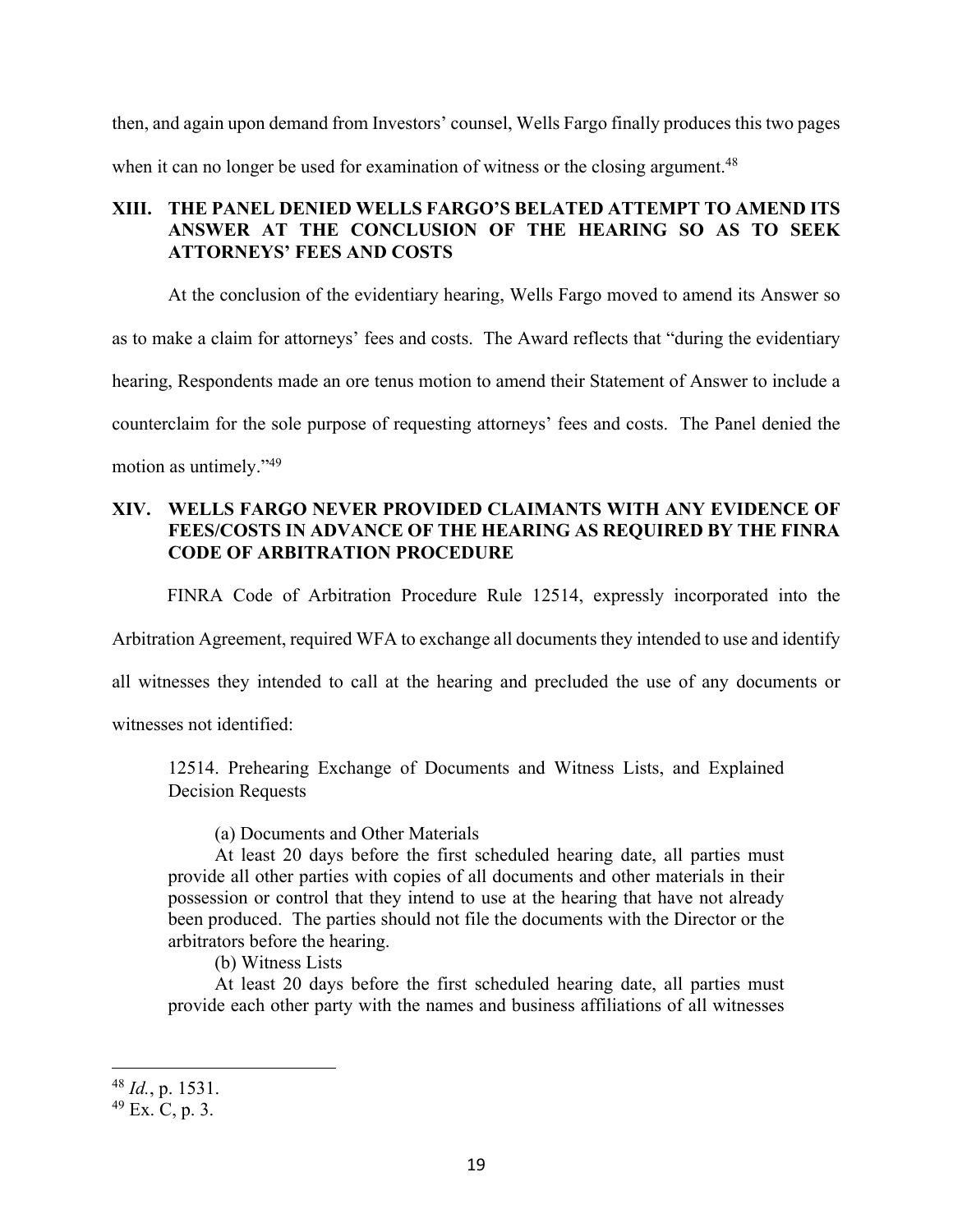they intend to present at the hearing. All parties must file their witness lists with the Director.

(c) Exclusion of Documents or Witnesses

Parties may not present any documents or other materials not produced and or any witnesses not identified in accordance with this rule at the hearing, unless the panel determines that good cause exists for the failure to produce the document or identify the witness. Good cause includes the need to use documents or call witnesses for rebuttal or impeachment purposes based on developments during the hearing. Documents and lists of witnesses in defense of a claim are not considered rebuttal or impeachment information and, therefore, must be exchanged by the parties.50

The Investors listed their counsel, Craig H. Kuglar, Esq., as a witness with respect to their request for attorneys' fees and costs and identified records relating to fees and expenses as documents they intended to present at the hearing.<sup>51</sup> Wells Fargo, on the other hand, did not list any witness with respect to any counterclaim or claim for fees and expenses, and did not provide the Investors with any proof of their costs or expenses at any time including during the hearing.<sup>52</sup>

### **XV. NO EVIDENCE OF COSTS IS INTRODUCED BY WELLS FARGO DURING THE ARBITRATION**

During the examination of Ken McAfee, WFA's regional brokerage manager in Atlanta, Wells Fargo's counsel began a line of questioning about legal fees and costs that resulted from this arbitration to which Investors' counsel objected on the grounds that Wells Fargo had no counterclaim pending nor had they submitted fees or expenses.<sup>53</sup> The arbitrators immediately said they would allow the questioning.<sup>54</sup> Investors' counsel objected again because they had no way to cross-examine the witness about this.<sup>55</sup> The arbitrators not only allowed the witness to answer questions about whether they had paid legal fees and expenses, but they allowed Wells Fargo's

<sup>50</sup> Ex. Q.

<sup>&</sup>lt;sup>51</sup> Ex. R, Twenty Day Letter.

<sup>52</sup> Ex. S, Twenty Day Letter.

 $53$  Ex. A, Transcript, p. 846.

<sup>54</sup> *Id.*

<sup>55</sup> *Id.*, Transcript, pp. 846-847.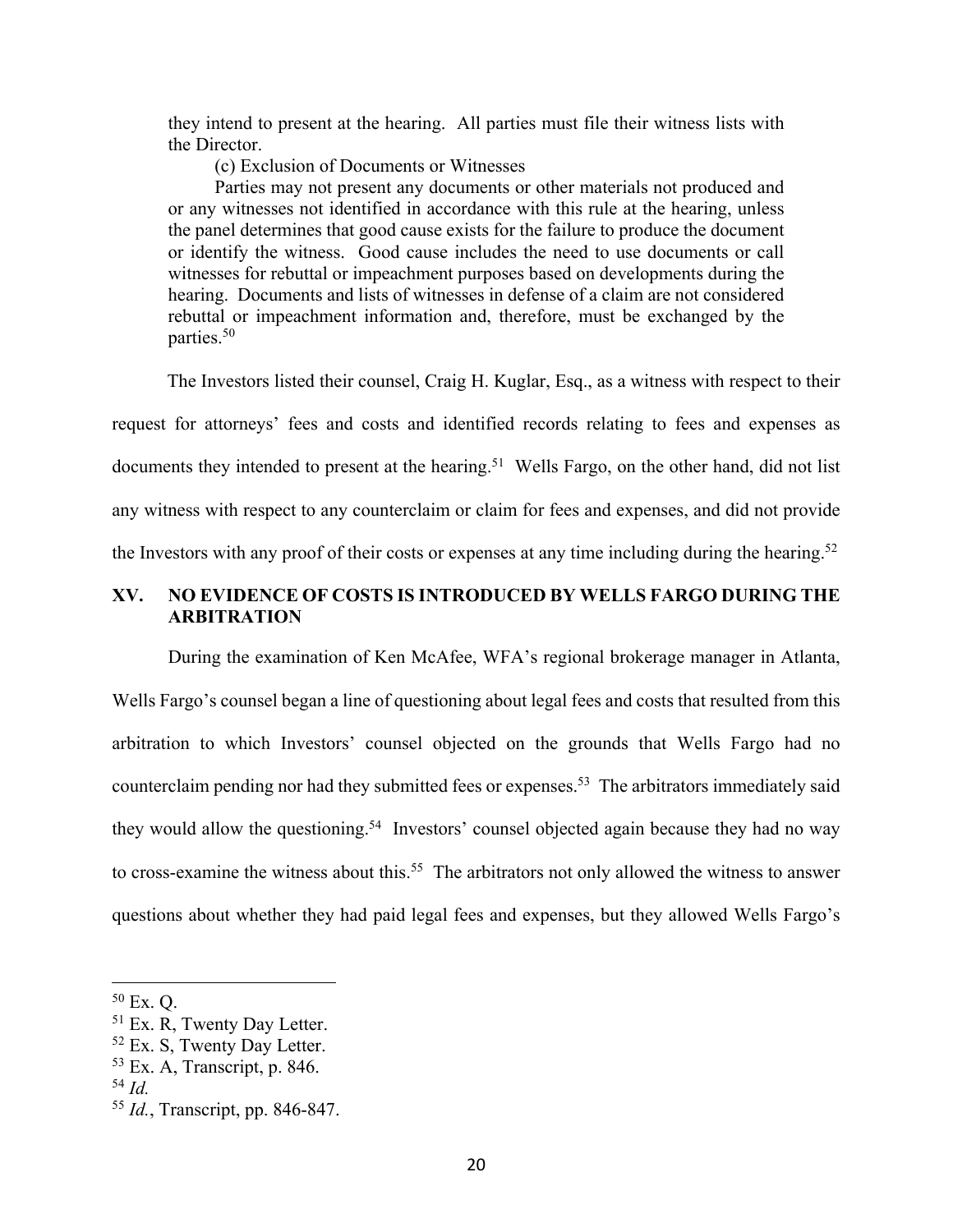counsel read off numbers from a document that no one had seen nor had, and which Wells Fargo's counsel said, "[W]e are not submitting this into evidence. . . She can read whatever she wants and ask him a question."56 The questions asked were as follows:

```
Q. Are the fees in excess of $433,770?
14· · · · ·A.· · Yes.
15 O. Are the costs in excess of $15,000 and
16 $34,296?
17· · · · ·A.· · Yes.
18 · Q. Have your FINRA costs been more than
19 $2000?57
```
This was the entirety of the testimony and evidence of costs for Wells Fargo in this case. There was never any mention of expert witness fees. When the Award was issued, however, the Panel said that Wells Fargo's counsel "questioned one of Respondents' witnesses regarding some of the costs incurred in this matter, including expert witness fees. The witness provided specific numbers in this regard. The Panel deemed this line of questioning to be Respondents' request for costs, which the Panel notes does not require an amendment to the pleadings in order to be considered."58 Not only were these not specific numbers, these numbers were never proven or entered into evidence.

### **XVI. THE ARBITRATION AWARD**

 The Arbitrators served their Award on August 1, 2019. The Arbitrators denied all of the Investors' claims in their entirety.59 The Arbitrators awarded Wells Fargo \$51,000.00 against Leggett, "representing costs incurred by Respondents in connection with this matter."<sup>60</sup> The

<sup>56</sup> *Id.*, Transcript, p. 848.

<sup>57</sup> *Id.*

<sup>58</sup> Ex. C, p. 3.

<sup>59</sup> *Id.*, p. 4.

<sup>60</sup> *Id.*, p. 4.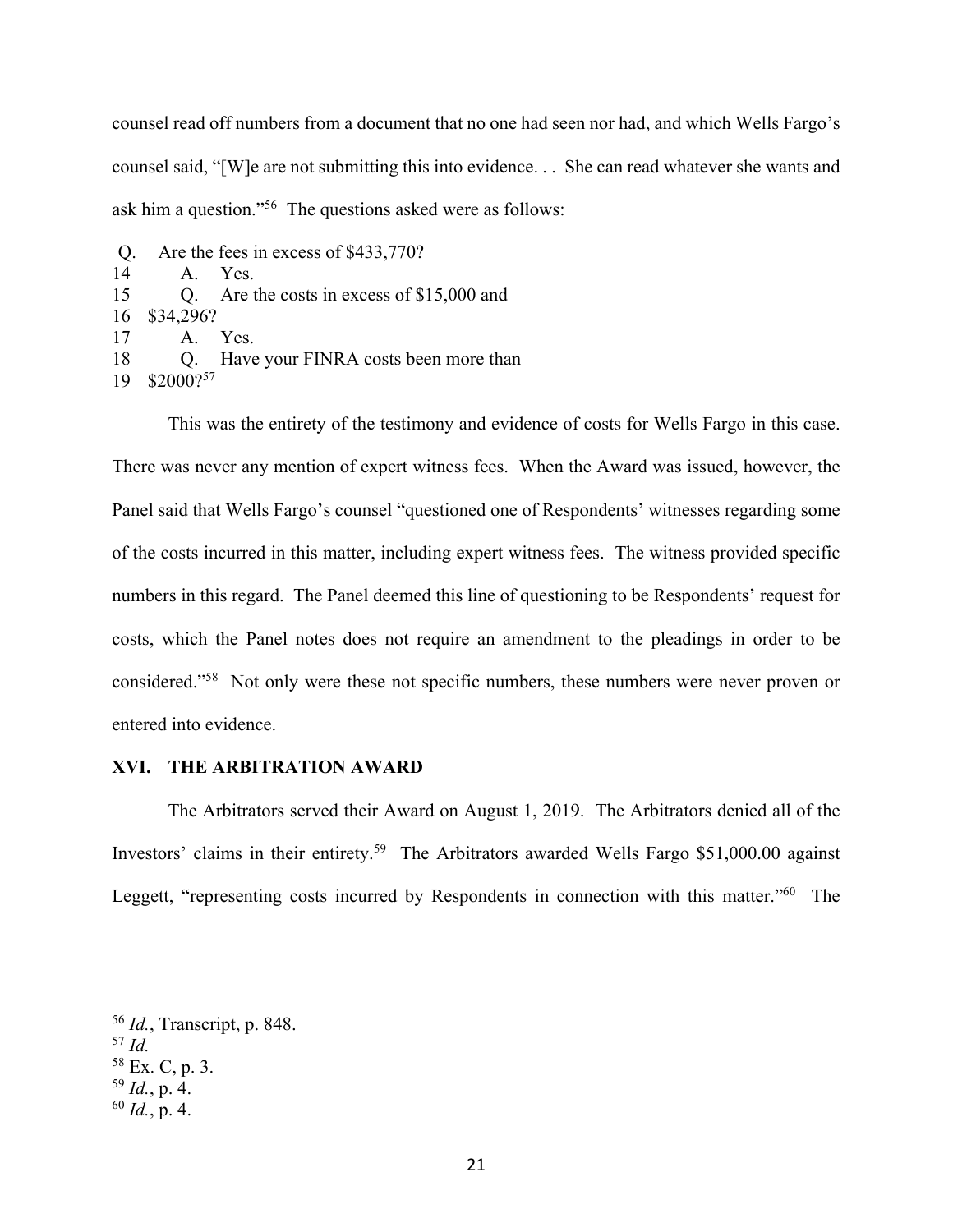Arbitrators likewise assessed \$400.00 in discovery-related motion fees and \$32,200.00 in hearing session fees against Leggett.<sup>61</sup>

# **XVII. THE ARBITRATORS DENY THE INVESTORS' MOTION TO CORRECT THE AWARD TO MAKE THE IMPOSITION OF SESSION FEES CONSISTENT WITH THE FINRA CODE OF ARBITRATION PROCEDURE**

 Pursuant to the FINRA Code, the Investors filed a motion to correct the arbitration award, noting that the Arbitrators miscalculated the hearing session fees they purported to impose against Leggett under the calculations mandated by the FINRA Code of Arbitration Procedure.<sup>62</sup> The Arbitrator Chairperson inexplicably denied the motion which requested the session fees be reduced from \$32,200.00 to \$17,250.00 consistent with a table of session fees set forth under the FINRA Code of Arbitration Procedure. In denying this request, the Arbitrator provided no explanation, but did provide an exclamation:<sup>63</sup>

> Re: Claimant's Motion to Correct Arbitration Award. Dated August 9.2019

Denied!

**Robert Lestina, Chair August 23, 2019** 

<sup>61</sup> *Id.*, p. 6.

<sup>62</sup> Ex. T, August 9, 2019 Motion.

<sup>63</sup> Ex. U, August 23, 2019 Email.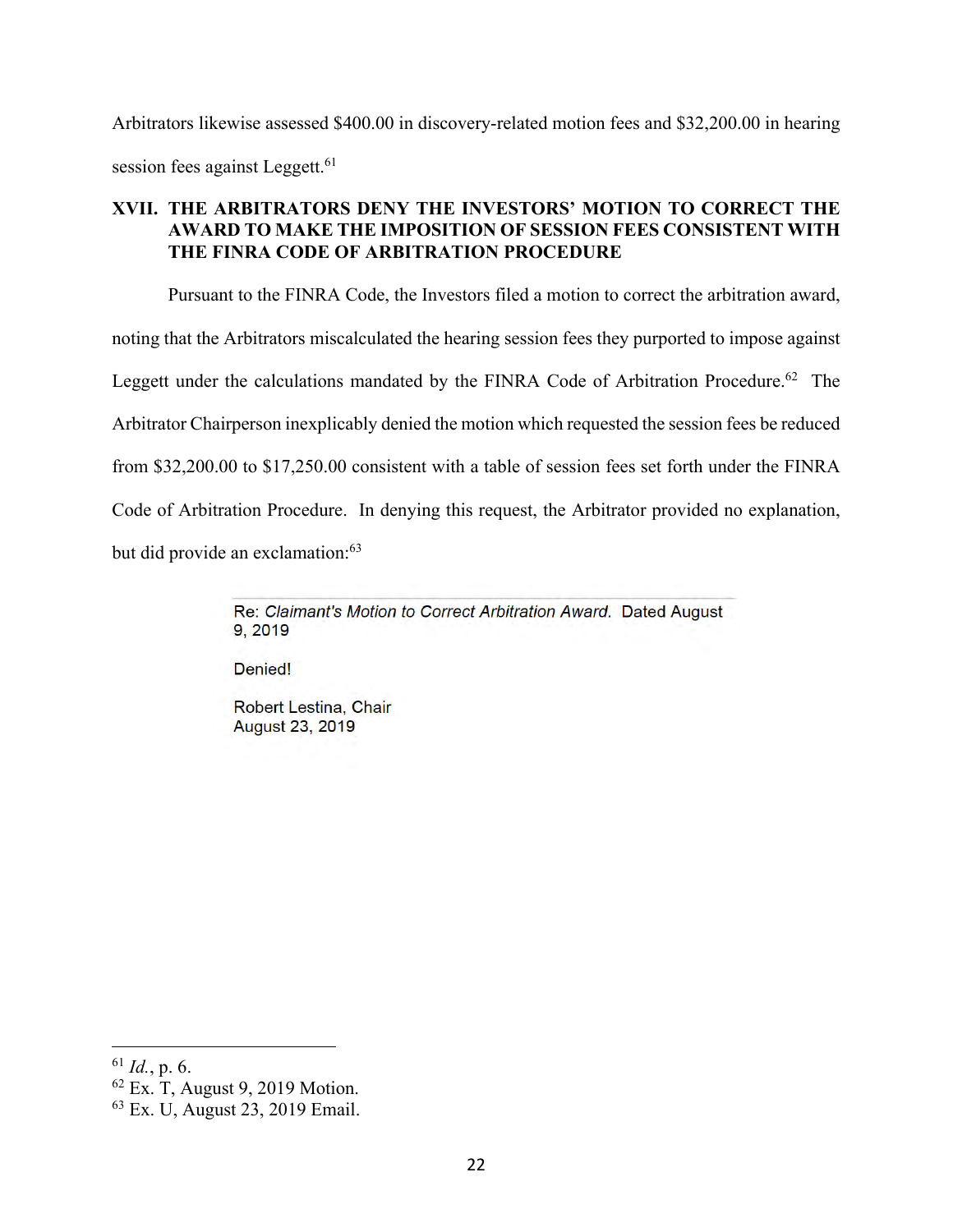#### **B.** ARGUMENT

## **I. LEGAL STANDARD APPLICABLE TO VACATION OF ARBITRATION AWARDS**

### **i. Overstepping Authority/Exceeding Their Powers**

The Federal Arbitration Act ("FAA") permits vacation if the court finds "[an] overstepping by the arbitrators of their authority."64 In vacating an arbitration award in a recent case, the Supreme Court explained that "an arbitration decision may be vacated under  $\S$  10(a)(4) of the FAA on the ground that the arbitrator exceeded his powers" "when an arbitrator strays from interpretation and application of the agreement and effectively dispenses his own brand of industrial justice."65

### **ii. Refusal to Postpone the Hearing**

An arbitration award likewise cannot stand where the arbitrators were "guilty of misconduct in refusing to postpone the hearing, upon sufficient cause shown."66 "The statute limits the court's review to a determination as to whether the arbitrators were guilty of misconduct in refusing a postponement. As such, it follows that arbitrators are to be accorded a degree of discretion in exercising their judgment with respect to a requested postponement. Therefore, *assuming there exists a reasonable basis for the arbitrators' considered decision* not to grant a

postponement, the Court will be reluctant to interfere with the award on these grounds."67

<sup>&</sup>lt;sup>64</sup> "The FAA applies in state and federal courts to all contracts containing an arbitration clause that involves or affects interstate commerce." *Am. Gen. Fin. Servs. v. Jape*, 291 Ga. 637, 638 (2012) (citing *Perry v. Thomas,* 482 U.S. 483, 489 (1987)).

<sup>65</sup> *Stolt-Nielsen S.A. v. AnimalFeeds Int'l Corp.*, 559 U.S. 662, 671-72 (2010).

 $669$  U.S.C. § 10(a)(3).

<sup>67</sup> *Fairchild & Co. v. Richmond, F. & P. R. Co.*, 516 F. Supp. 1305, 1313–14 (D.D.C. 1981) (emphasis added). *See, e.g., Coastal Gen. Const. Servs., Inc. v. Virgin Islands Hous. Auth.*, 238 F. Supp. 2d 707, 710 (D.V.I. 2002), *aff'd sub nom. Coastal Gen. Const. Servs. Corp. v. Virgin Islands Hous. Auth.*, 98 F. App'x 156 (3d Cir. 2004) ("the arbitrator's refusal to give VIHA time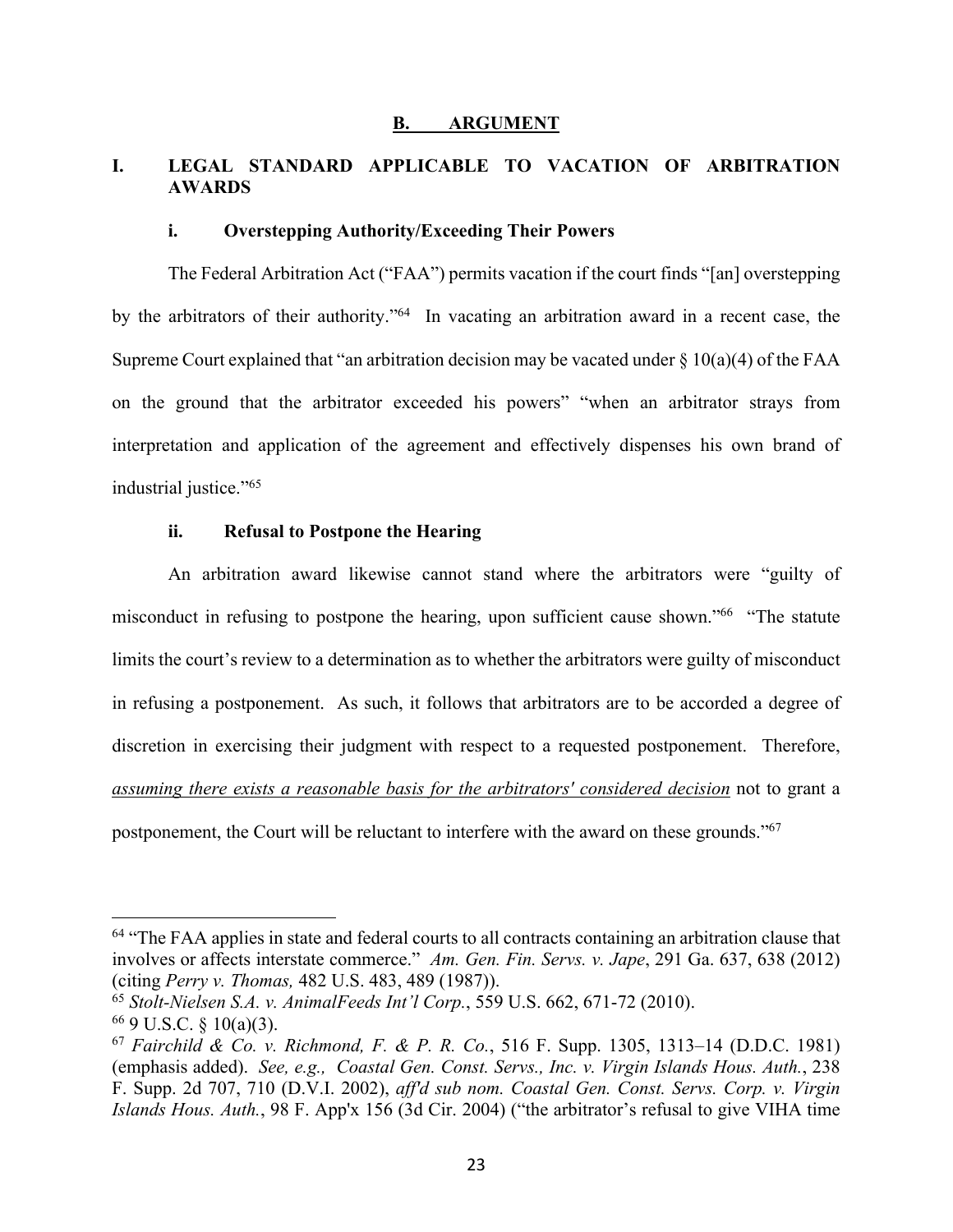#### **iii. Refusal to Hear Relevant Evidence**

The FAA permits vacation "where the arbitrators were guilty of misconduct…in refusing to hear evidence pertinent and material to the controversy..."<sup>68</sup> This does not mean that every failure to receive relevant evidence constitutes misconduct which will require vacation of an arbitration award. A court "may vacate an arbitrator's award under 9 U.S.C. § 10(a)(3) only if the arbitrator's refusal to hear pertinent and material evidence prejudices the rights of the parties and denies them a fair hearing. Further, an arbitration award must not be set aside for the arbitrator's refusal to hear evidence that is cumulative or irrelevant."69 The facts of the *Robbins* case are illustrative. There, the Eleventh Circuit held that the arbitrator did not engage in misconduct in refusing to hear testimony where the party requesting the testimony had previously represented that the testimony "was 'unimportant' to their case and that if given would only provide cumulative evidence."70

Courts do not hesitate to vacate an arbitration award, however, where arbitrators refuse to hear testimony that is relevant and non-cumulative. In *Gulf Coast Industrial Workers Union v. Exxon Co., USA*, <sup>71</sup> a dispute under a collective bargaining agreement pertaining to whether Exxon had just cause to terminate a union employee for refusing to consent to a drug test, the Fifth Circuit affirmed the vacation of an arbitration award. In doing so, the Fifth Circuit explained that while "judicial review of an arbitration award is extraordinarily narrow," a case involving a refusal to

to investigate the amended claim presented by Coastal less than twenty-fours before the hearing amounts to misconduct as it clearly affected VIHA's right to a fair hearing.").  $689$  U.S.C. § 10(a)(3).

<sup>69</sup> *Robbins v. Day*, 954 F.2d 679, 685 (11th Cir. 1992).

<sup>70</sup> *Id*. 71 70 F.3d 847, 848 (5th Cir. 1995).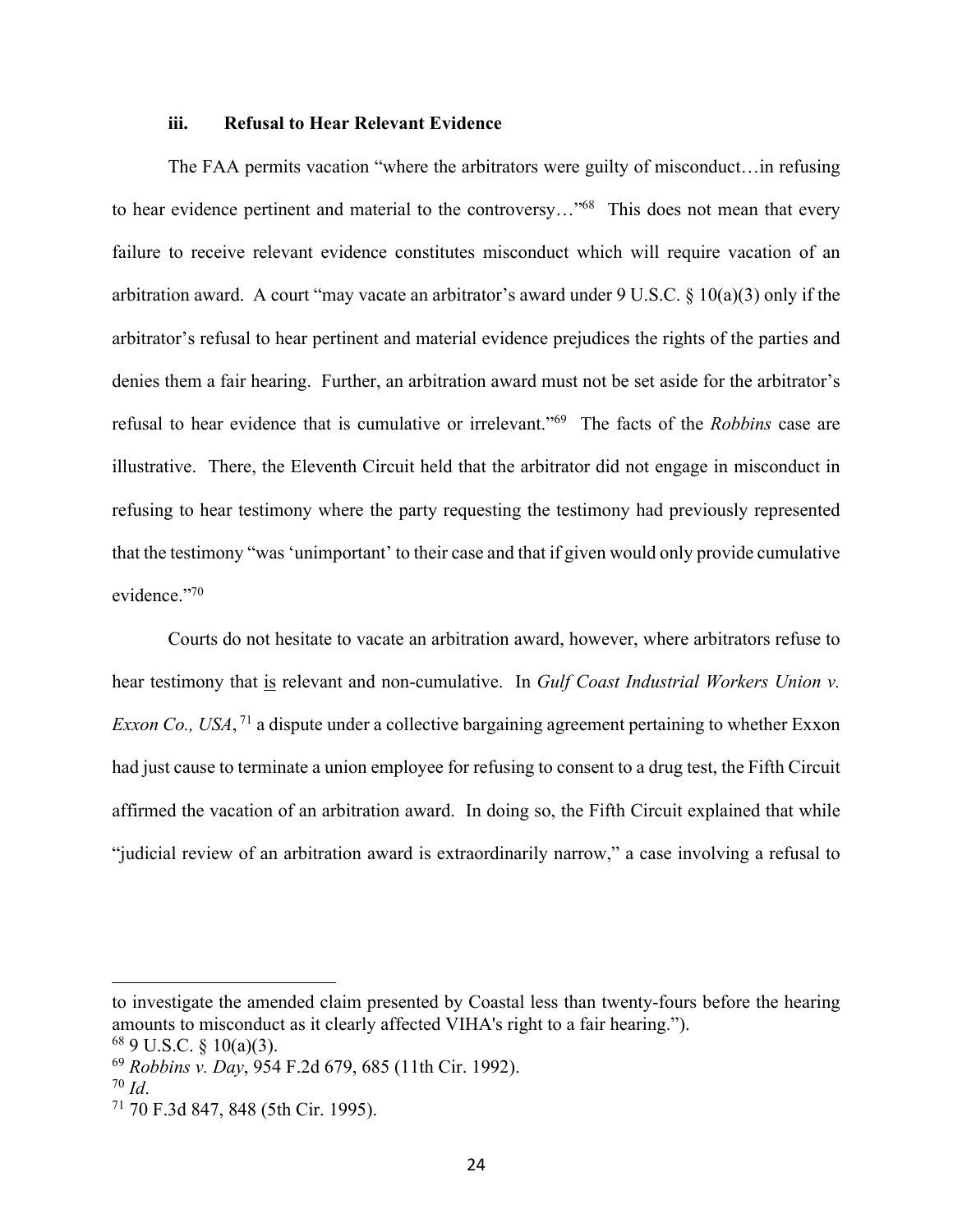hear evidence "fits squarely into one of those grounds."<sup>72</sup> It went on to hold that the arbitrator's refusal to accept the evidence constituted misconduct warranting vacation of the award.

#### **iv. Award Procured by Corruption, Fraud or Undue Influence**

 The FAA also permits an award to be vacated "where the award was procured by corruption, fraud or undue influence."73 In *Bonar v. Dean Witter Reynolds, Inc. 74,* the Eleventh Circuit Court of Appeals found that perjury constitutes fraud within the meaning of section 10(a) of the Federal Arbitration Act and established a three part test to determine whether an arbitration award should be vacated for fraud. First, the moving party must establish fraud by clear and convincing evidence. Second, the fraud must not have been discoverable upon the exercise of due diligence prior to or during the arbitration. Third, the fraud must have materially related to the arbitration.75

#### **v. Manifest Disregard of the Law**

The FAA does not list "manifest disregard of the law" as a statutory basis for vacation. Nonetheless, federal courts have long recognized it as a basis for vacation.<sup>76</sup> In 2008, the Supreme Court held that parties are not permitted to add additional grounds for vacation under the FAA in their contract of arbitration.<sup>77</sup> In doing so the Supreme Court questioned whether manifest disregard of the law was "a 'judicially created' ground for vacation or whether it 'may have been shorthand for  $\S$  10(a)(3) or  $\S$  10(a)(4), the paragraphs authorizing vacatur when the arbitrators

<sup>72</sup> *Id*. at 850.

 $73$  9 U.S.C. § 10(a)(1).

<sup>74 835</sup> F.2d 1378, 1383 (11th Cir.1988).

<sup>75</sup> *See also O'Rear v. Am. Family Life Assur. Co. of Columbus*, 817 F. Supp. 113, 115 (M.D. Fla. 1993).

<sup>76</sup> *See Wachovia Sec., LLC v. Brand*, 671 F.3d 472, 480 (4th Cir. 2012) ("The origins of modern manifest disregard as an independent basis for reviewing American arbitration decisions likely lie in dicta from the Supreme Court's decision in *Wilko v. Swan,* 346 U.S. 427 (1953).").

<sup>77</sup> *Hall St. Associates, L.L.C. v. Mattel, Inc.*, 552 U.S. 576 (2008) ("*Hall Street Associates*").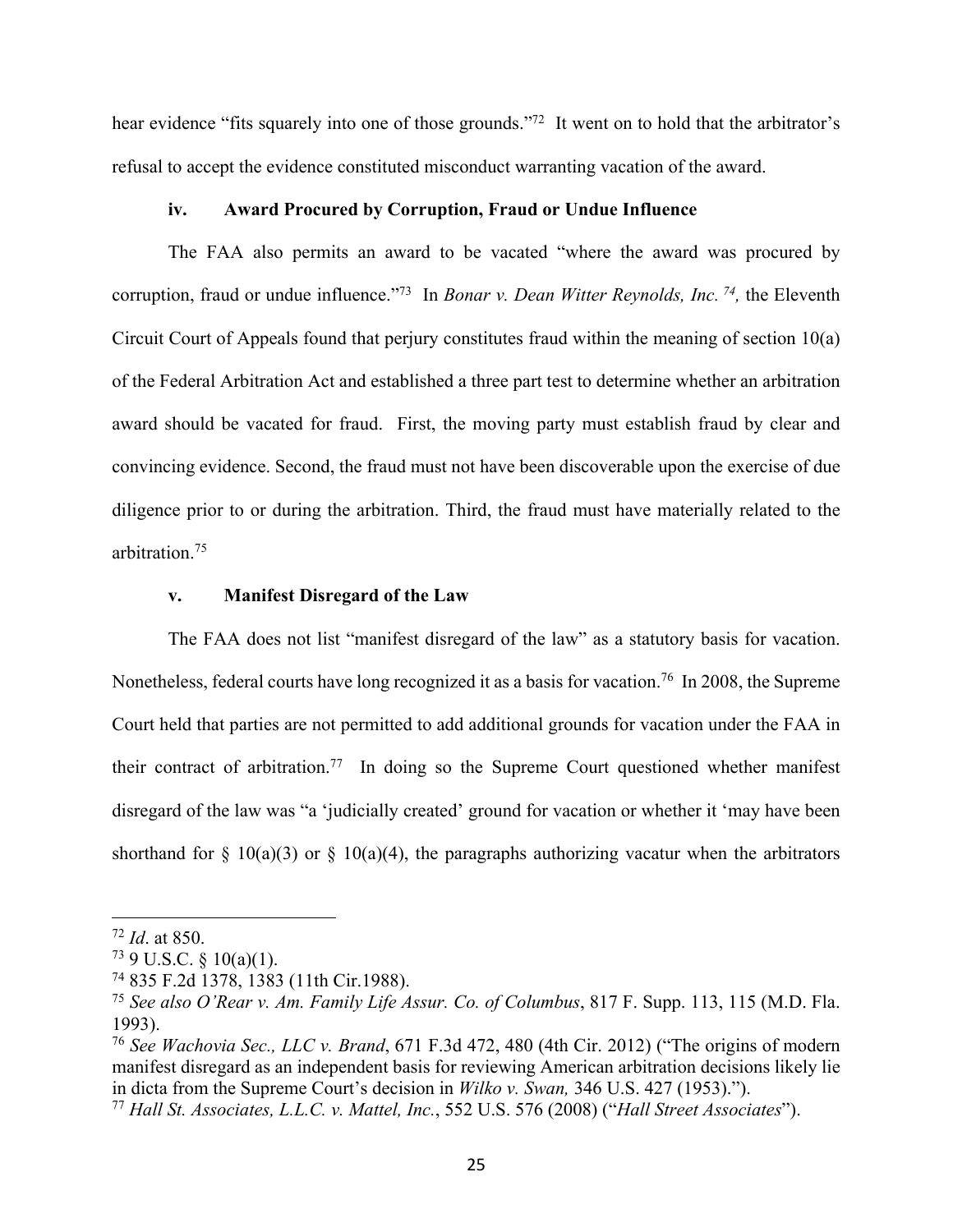were 'guilty of misconduct' or 'exceeded their powers.'"78 This dicta led some Circuit Courts to declare manifest disregard of the law dead as a ground for vacation.<sup>79</sup> However, in a subsequent decision involving a review of an arbitration award, the Supreme Court specifically explained:

We do not decide whether "'manifest disregard'" survives our decision in *Hall Street Associates, L.L.C. v. Mattel, Inc.,* 552 U.S. 576, 585, 128 S.Ct. 1396, 170 L.Ed.2d 254 (2008), as an independent ground for review or as a judicial gloss on the enumerated grounds for vacatur set forth at 9 U.S.C. § 10. AnimalFeeds characterizes that standard as requiring a showing that the arbitrators "knew of the relevant [legal] principle, appreciated that this principle controlled the outcome of the disputed issue, and nonetheless willfully flouted the governing law by refusing to apply it." Brief for Respondent 25 (internal quotation marks omitted). Assuming, *arguendo,* that such a standard applies, we find it satisfied for the reasons that follow.80

Circuit Court decisions subsequent to the later *Stolt-Nielsen* decision have thus held that manifest disregard of the law remains a valid ground for vacation under the FAA.<sup>81</sup> The parties agree that the Arbitration Agreement expressly incorporated New York law.<sup>82</sup> The Second Circuit has held that "manifest disregard remains a valid ground for vacating arbitration awards" in the wake of *Hall Street Associates*.<sup>83</sup> The Second Circuit has further confirmed that in examining whether arbitrators manifestly disregarded the law, "the court must consider, first, whether the governing law alleged to have been ignored by the arbitrators was well defined, explicit, and clearly applicable, and, second, whether the arbitrator knew about the existence of a clearly governing legal principle but decided to ignore it or pay no attention to it."84

<sup>78</sup> *Id*. at 585.

<sup>79</sup> *See, e.g. Frazier v. CitiFinancial Corp., LLC*, 604 F.3d 1313, 1324 (11th Cir. 2010) ("We hold that our judicially-created bases for vacatur are no longer valid in light of *Hall Street."*).

<sup>80</sup> *Stolt-Nielsen S.A. v. AnimalFeeds Int'l Corp.*, 559 U.S. 662, 672 (2010).

<sup>81</sup> The Eleventh Circuit's decision in *Frazier*, although handed down several days after *Stolt-Neilsen*, did not cite, reference or mention the *Stolt-Nielsen* Supreme Court decision or its clarifying footnote.

<sup>82</sup> Ex. B.

<sup>83</sup> *T. Co. Metals, LLC v. Dempsey Pipe & Supply, Inc*., 592 F.3d 329, 339 (2d Cir. 2010). *See also Schwartz v. Merrill Lynch & Co.*, 665 F.3d 444, 452 (2d Cir. 2011).

<sup>84</sup> *Schwartz v. Merrill Lynch & Co.*, 665 F.3d 444, 452 (2d Cir. 2011).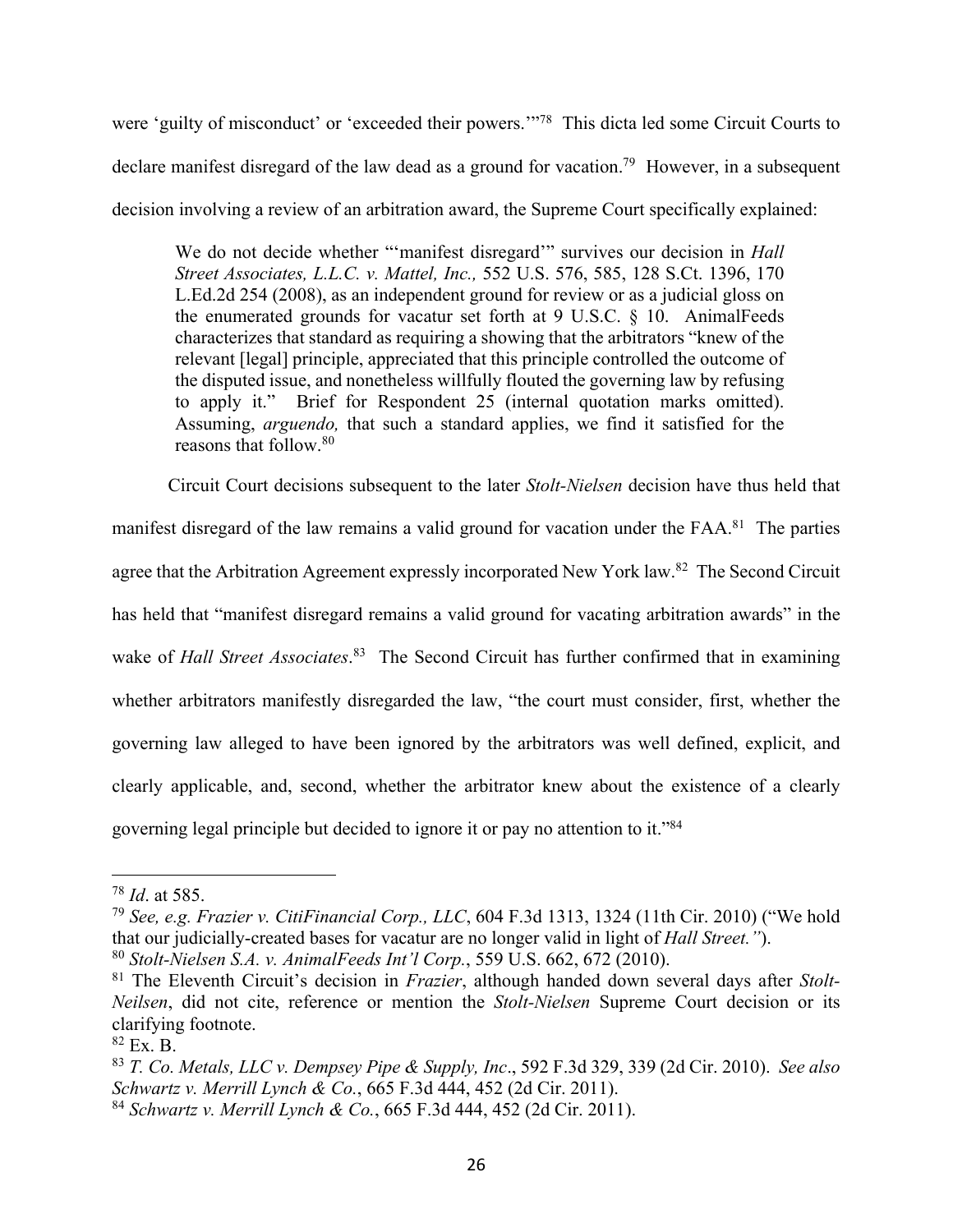### **II. WELLS FARGO'S REFUSAL TO UTILIZE THE FINRA NEUTRAL COMPUTER GENERATED ARBITRATOR LIST REQUIRES THE AWARD BE VACATED**

The facts set forth in Section A(IV-V), *supra*, demonstrates that Wells Fargo violated FINRA Rule 12400 by refusing to utilize the FINRA neutral computer generated arbitrator list. "It is well-established that courts may set aside awards when the arbitrator exceeds his contractual mandate by acting contrary to express contractual provisions."85 In *PoolRe*, the First Circuit Court of Appeals recently affirmed a District Court's vacation of an arbitration award. There, the relevant arbitration agreement required the disputes be submitted to "ICC arbitration before an arbitrator selected by the Anguilla, B.W.I. Director of Insurance."86 An arbitrator was appointed in a manner contrary to this agreement and the arbitrator conducted the arbitration pursuant to the Rules of the American Arbitration Association. In affirming the district court's vacation, the First Circuit confirmed that by "act[ing] contrary to the express arbitrator- and forum-selection clauses in the arbitration agreements to which PoolRe was a party, we affirm the district court's holding that [the arbitrator] exceeded his authority under 9 U.S.C.  $\delta$  10(a)(4).<sup>787</sup>

Federal courts routinely vacate arbitration awards where the arbitrators failed to follow the procedures set forth in the arbitration agreement. In *Smith v. Transport Workers Union of Am.*, 88 the Fifth Circuit affirmed the vacatur of an arbitration award holding that an arbitration panel lacked the power to modify its award one month after issuing the initial decision. There, the arbitration agreement among the parties forbade the correction by the arbitrators more than three

<sup>85</sup> *PoolRe Ins. Co. v. Organizational Strategies, Inc.*, 783 F.3d 256, 262 (1st Cir. 2015) (citing *Beiard Indus. Inc. v. Local 2297, Int'l Union*, 404 F.3d 942, 946 (5th Cir. 2005)). <sup>86</sup> *Id*. at 263.

<sup>87</sup> *Id*. at 265.

<sup>88 374</sup> F.2d 372 (5th Cir. 2004).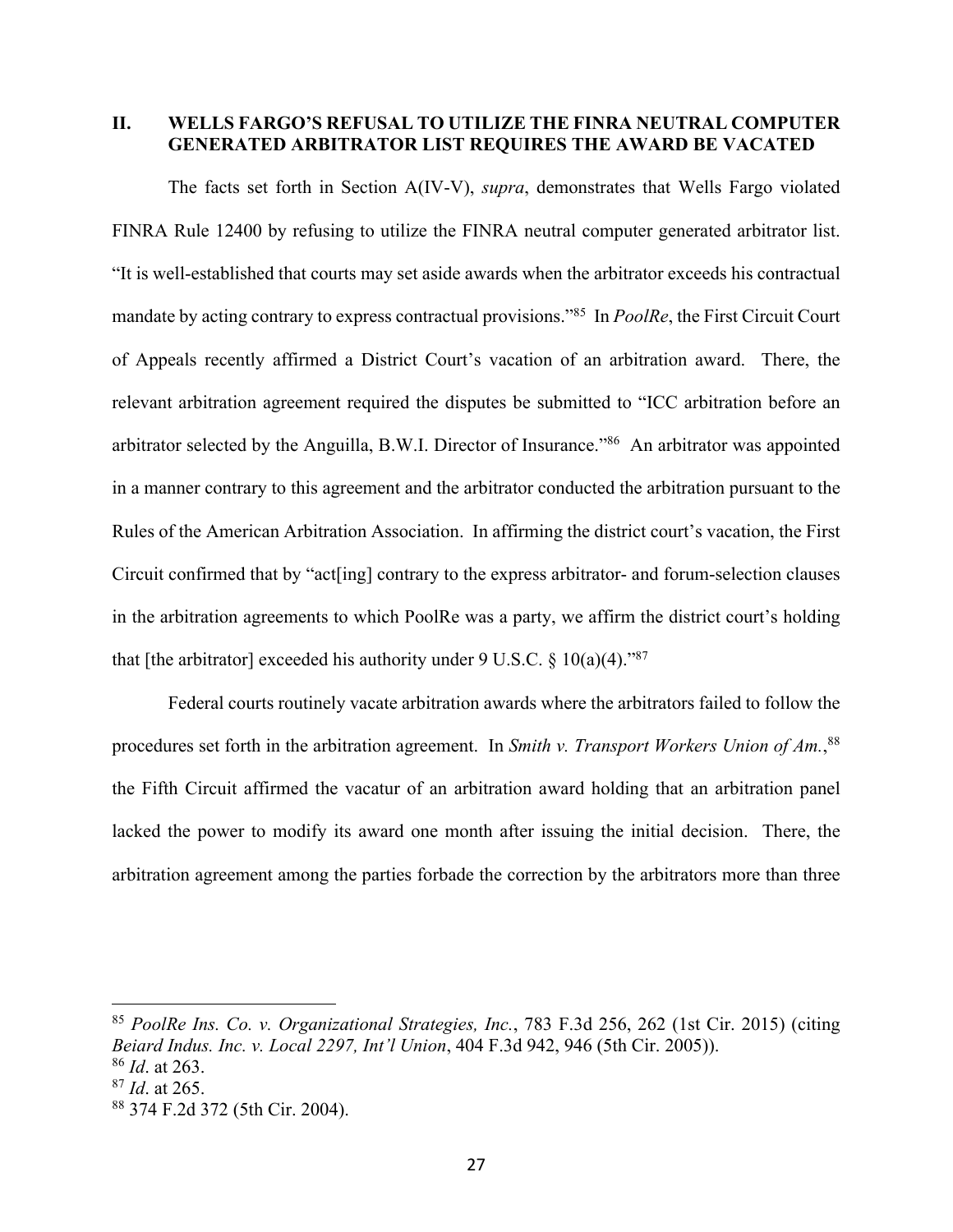days after the award.<sup>89</sup> The Fifth Circuit concluded that a correction by the arbitrators thirty days after the award "was beyond the reach of the arbitrators' power."90

Here, Wells Fargo rigged the arbitrator selection process in direct violation of the FINRA Code of Arbitration Procedure, denying the Investors' of their contractual right to a neutral, computer generated list of potential arbitrators. To date, neither Wells Fargo, FINRA, or its chosen counsel have rebutted the assertion that certain potential arbitrators are precluded by FINRA from serving on any cases in which its counsel in involved. Permitting a lawyer to secretly "red-line" the neutral list makes the list anything but neutral, and calls into question the entire fairness of the arbitral forum.

Wells Fargo's insistence on removing the potential arbitrator for bias, rather than using a strike, illustrates the importance on each and every strike. Permitting unfavored arbitrators to be stricken from cases in which a specific attorney is involved (no matter the firm) gives the member firm a distinct advantage over the Claimants. Wells Fargo's manipulation of the Neutral List Selection System is a violation of Rule 12400 and a breach of Wells Fargo's contractual arbitration clause.

### **III. THE ARBITRATORS VIOLATED 9 U.S.C. § 10(a)(3) IN DENYING THE INVESTORS' REQUEST TO POSTPONE THE HEARING**

The facts set forth in Section A(VII), *supra*, demonstrates that the Arbitators violated 9 U.S.C.  $\S$  10(a)(3) when they denied the Investors' request to postpone the hearing after Wells Fargo dumped thousands of pages of relevant documents on the eve of the hearing, well beyond the timeframe required by the FINRA Code of Arbitration Procedure and scheduling orders set forth by the Arbitrators. As noted above, Courts are reluctant to second guess arbitrators

<sup>89</sup> *Id*. at 375.

<sup>90</sup> *Id*.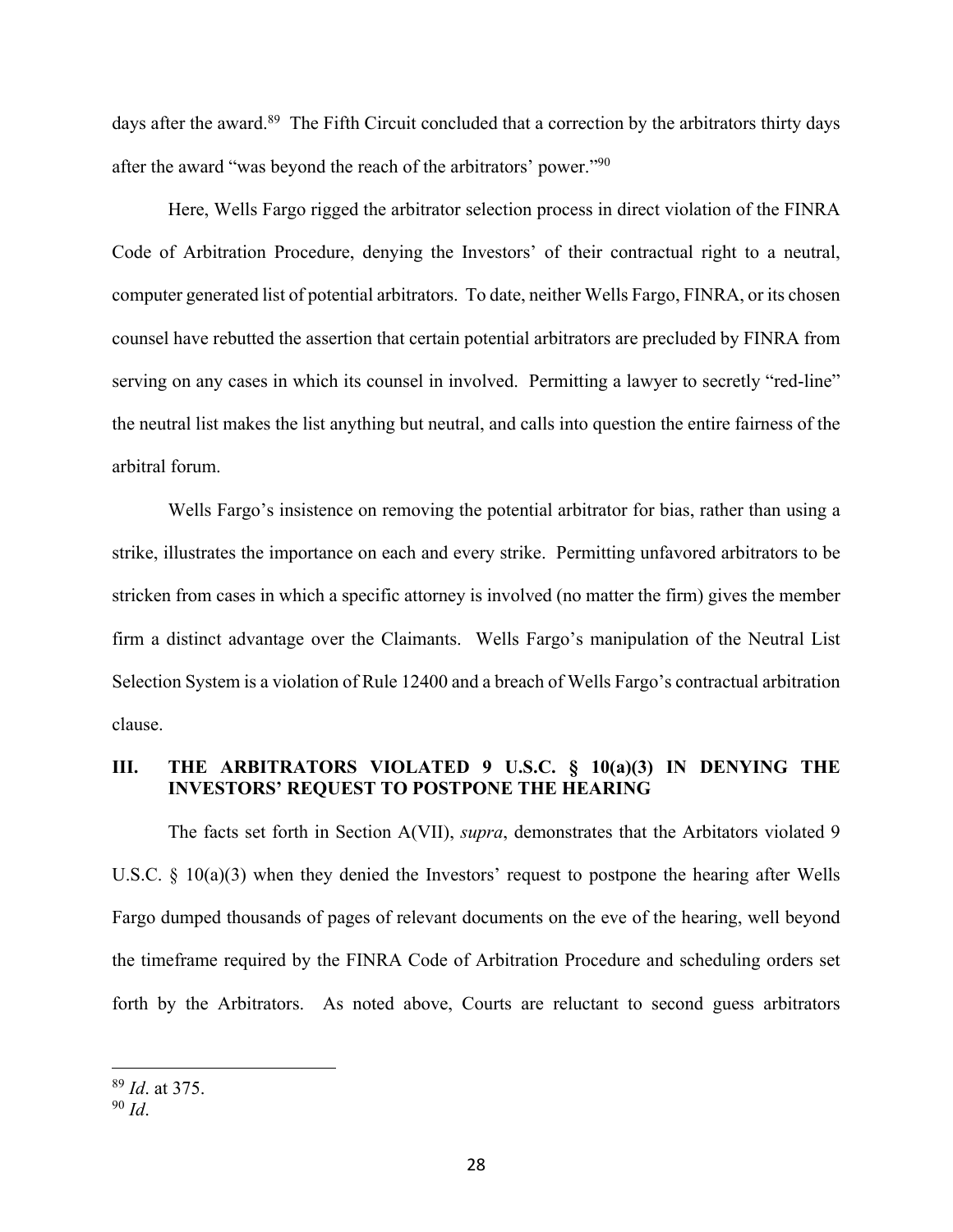"assuming there exists a reasonable basis for the arbitrators' considered decision not to grant a postponement." Here, however, the arbitrators provided no reasoning or support for their unilateral decision to deny the Investors' reasonably request for a short delay – a delay necessitated not by the Investors' failure to prepare but rather due to Wells Fargo's late production of documents outside the time periods set forth by the Code of Arbitration Procedure.

# **IV. THE ARBITRATORS VIOLATED 9 U.S.C. § 10(a)(3) BY REFUSING TO HEAR RELEVANT, NON-CUMULATIVE TESTIMONY FROM A THIRD PARTY WITNESS AND UNFAIRLY LIMITING THE CROSS EXAMINATION OF A WFA EXPERT WITNESS**

The facts set forth in Section A(IX-X), *supra*, demonstrate that the Arbitrators violated 9 U.S.C.  $\S$  10(a)(3) by refusing to hear relevant, non-cumulative testimony proferred by the Investors. The FAA permits vacation "where the arbitrators were guilty of misconduct...in refusing to hear evidence pertinent and material to the controversy..."<sup>91</sup> This does not mean that every failure to receive relevant evidence constitutes misconduct which will require vacation of an arbitration award. A court "may vacate an arbitrator's award under 9 U.S.C. § 10(a)(3) only if the arbitrator's refusal to hear pertinent and material evidence prejudices the rights of the parties and denies them a fair hearing. Further, an arbitration award must not be set aside for the arbitrator's refusal to hear evidence that is cumulative or irrelevant."92 The facts of the *Robbins* case are illustrative. There, the Eleventh Circuit held that the arbitrator did not engage in misconduct in refusing to hear testimony where the party requesting the testimony had previously represented that the testimony "was 'unimportant' to their case and that if given would only provide cumulative evidence."93

<sup>91</sup> *Id*. 92 *Robbins v. Day*, 954 F.2d 679, 685 (11th Cir. 1992).

<sup>93</sup> *Id*.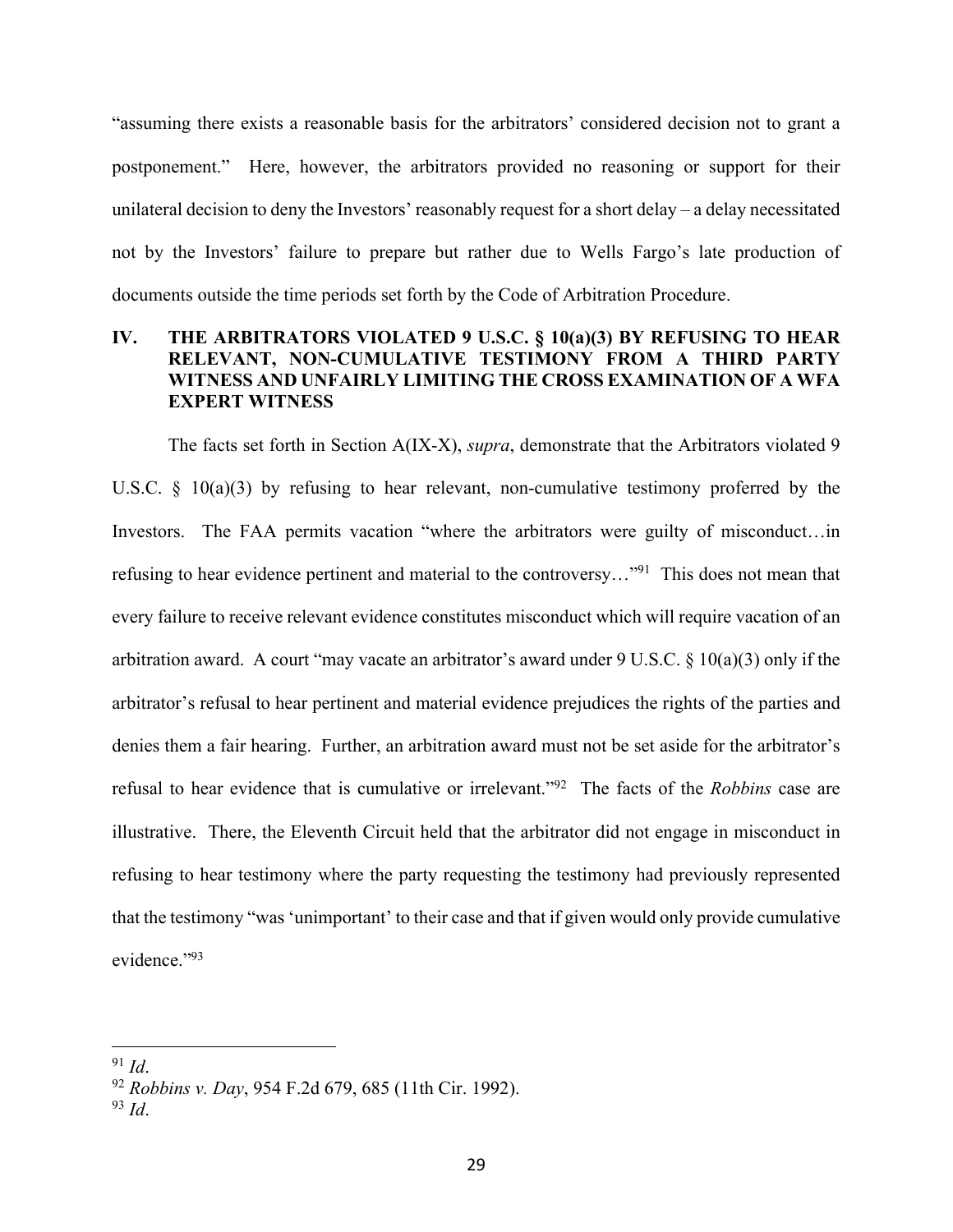Courts do not hesitate to vacate an arbitration award, however, where arbitrators refuse to hear testimony that is relevant and non-cumulative. In *Gulf Coast Industrial Workers Union v. Exxon Co., USA*, <sup>94</sup> a dispute under a collective bargaining agreement pertaining to whether Exxon had just cause to terminate a union employee for refusing to consent to a drug test, the Fifth Circuit affirmed the vacation of an arbitration award. In doing so, the Fifth Circuit explained that while "judicial review of an arbitration award is extraordinarily narrow," a case involving a refusal to hear evidence "fits squarely into one of those grounds."<sup>95</sup> It went on to hold that the arbitrator's refusal to accept the evidence constituted misconduct warranting vacation of the award.

The Second Circuit's decision vacating an arbitration award in *Tempo Shain Corp. v.*  Bertek, Inc.,<sup>96</sup> is directly on point with this case. There, Bertek asserted a counterclaim for fraudulent inducement pertaining to various statements allegedly made to its former President whom it intended to call at the hearing.<sup>97</sup> The former President was unavailable to testify at the hearing due to his wife's illness.<sup>98</sup> The arbitrators refused to postpone the hearing holding that the evidence would be cumulative of other evidence already presented at the hearing and later issued an award against Bertek. In reversing the district court's denial of Bertek's motion to vacate, the Second Circuit explained:

We find that there was no reasonable basis for the arbitration panel to determine that Pollock's omitted testimony would be cumulative with regard to the fraudulent inducement claims. Said differently, the panel excluded evidence plainly "pertinent and material to the controversy,"  $9 \text{ U.S.C.} \$   $10(a)(3)$ . The panel did not indicate in what respects Pollock's testimony would be cumulative, but stated that there were "a number of letters in the file" and that Pollock was "speaking through the letters [he wrote], and the reports he<sup>[]</sup> received."

<sup>94 70</sup> F.3d 847, 848 (5th Cir. 1995).

<sup>95</sup> *Id*. at 850.

<sup>96 120</sup> F.3d 16, 20 (2d Cir. 1997).

<sup>97</sup> *Id*. at 17.

<sup>98</sup> *Id*. at 17-18.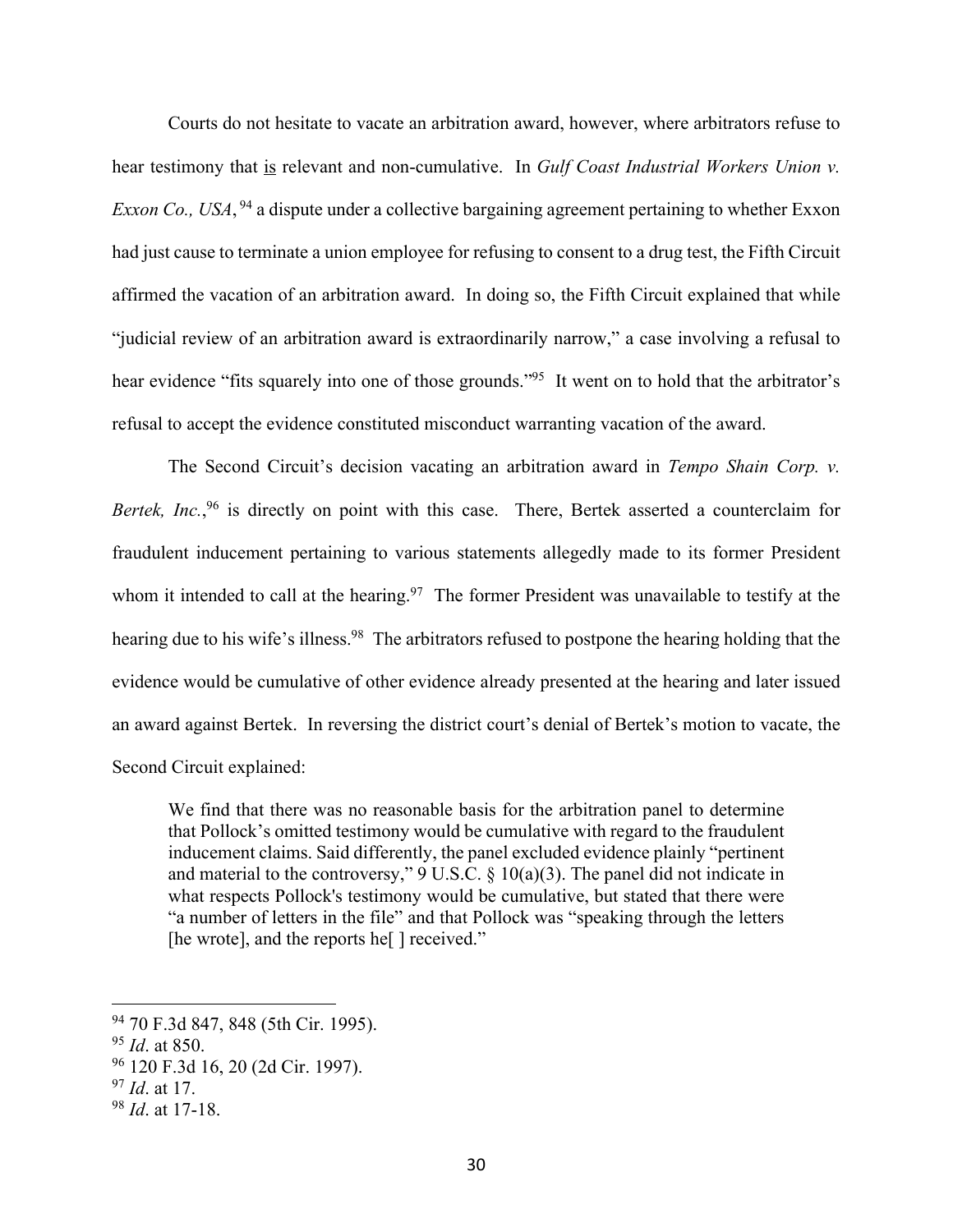\* \* \*

While the letters and reports might have been sufficient to represent what Pollock would have testified to in rebuttal of Neptune's breach of contract claims, which we do not decide, there is nothing to suggest that Pollock's intended testimony concerning appellees' fraudulent inducement claim and Bertek's counterclaim for fraudulent inducement was addressed by the documents admitted into evidence.

\* \* \*

Because Bertek's alleged misrepresentations were not documented, appellees' unsupported oral testimony concerning such representations was unrebutted because Pollock, who allegedly made the representations on Bertek's behalf, was not allowed to testify, and he is the only person who could have done so.<sup>99</sup>

 Here, as in *Bertek*, the Arbitrators refused to hear testimony from not one but two separate witnesses each of whom had relevant, non-cumulative evidence relating to the two main claims asserted by the Investors, including:

At the hearing, Wells Fargo introduced evidence and elicited testimony relating to the Investors' investments and investment making decisions after they moved their accounts from Wells Fargo to Schwab. The Investors initially objected to any testimony or witnesses being introduced on these grounds. The Investors requested the Arbitrators hear evidence from the Investors' new stockbroker after the Arbitrators permitted Wells Fargo to introduce testimony and documents pertaining to those accounts, and he indicated he was available to testify. The Arbitrators refused to allow this witness to testify. Earlier in the hearing, one of the Arbitrators disclosed that he had a close personal relationship with this third-party witness. Their decision to deny the Investors' their right to present this extremely relevant "standby" testimony was clearly driven by their fear that the appearance of the witness would require the Arbitrator to recuse himself at the end of an already much delayed arbitration. The Arbitrators did permit Wells Fargo,

<sup>99</sup> *Id*. at 20.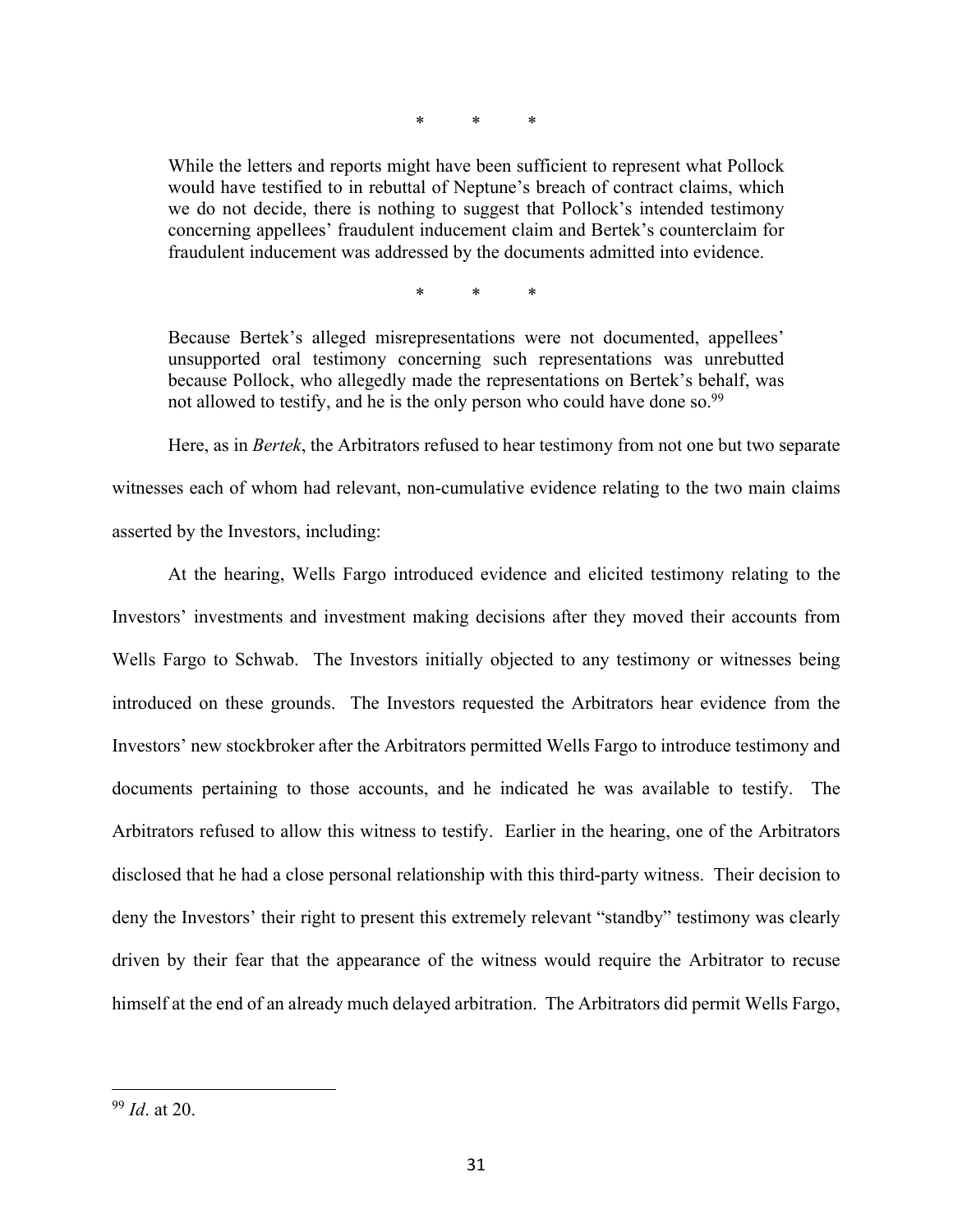on the other hand, to present an expert witness by telephone at the last minute who was never identified as a potential witness. Were this not enough, the Arbitrators severely restricted the cross-examination of the expert, thus refusing to permit counsel for the Investors to fully crossexamine this surprise witness in violation of their statutory right to present evidence.

# **V. THE AWARD WAS PROCURED BY FRAUD IN VIOLATION OF 9 U.S.C. § 10(a)(1)**

The factual background set forth in Section A(XI-XII), *supra*, demonstrate that Wells Fargo committed fraud on the arbitration panel by procuring perjured testimony, intentionally misrepresenting the record, and hiding and refusing to turn over a key document to the Investors until after the close of evidence.

 The transcripts attached hereto satisfy the Investors' burden of proving the fraud on the panel by clear and convincing evidence. The audio tapes, which were not available to the Investors until after the close of the hearing, confirm that Wells Fargo's key witness used the "break in the action" caused by the medical emergency to bamboozle the Arbitrators and offer perjured testimony in direct contravention of the earlier testimony wherein Wells Fargo's broker admitted he broke the law and Wells Fargo's policies. And, although counsel noted that the testimony had changed, counsel for Wells Fargo vehemently disagreed and went on the record stating the opposite. The relevance of this testimony cannot be understated. The Arbitrators specifically held that "the Panel finds that neither Respondent Pickett nor Non-Party Mckelvey engaged in any wrongful conduct." The Arbitrators were clearly misled by McKelvey's second round of testimony (after the medical break) and the affirmation of Wells Fargo's counsel, who falsely mischaracterized his prior testimony, in which he, without hesitiation or equivocation, admitted:

Q: Now those text messages never went through compliance at Wells Fargo, did they? A: Correct.

Q: You know that's a no-no?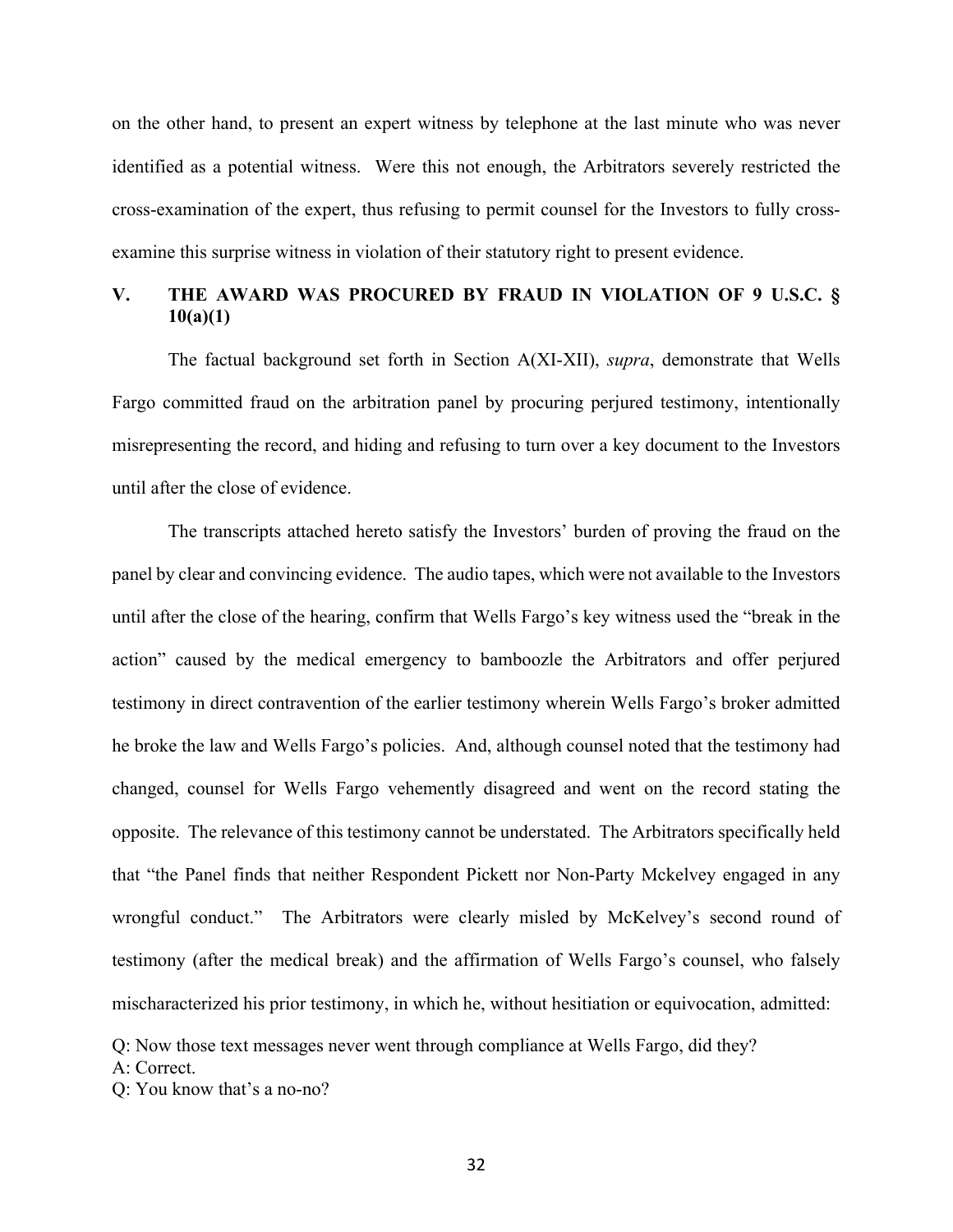$A: I$  do. Q: It's a violation of the Written Supervisory Procedures, right? A: Right. Q: It's a violation of SEC recording keeping rules? A: Right. Q: You know it's a bad thing, right? A: Right. Q: And you did it anyway?

A: Correct.100

 The presentation of perjured testimony along with counsel's mischaracterization of the previous testimony, which he knew was not yet transcribed, resulted in a fraud on the Arbitrators that had an obvious impact on their final Award.

 The same is true for the key document intentionally withheld from the Investors until after the close of the evidence. During the hearing, a number of Wells Fargo witnesses testified about and characterized in their own words a key internal WFA Rule pertaining to the use of text messages. For instance, their broker's testimony after the medical break changed, and his new story was that texting with the Investors was permitted so long as "you're not conducting business."101 As noted in Section A(XII), *supra*, Wells Fargo stonewalled producing this document to the Investors until after the conclusion of the hearing. That document in fact states that "the Firm prohibits Associates from sending or responding to business communications by text message."102 The refusal to hand over this document, like the perjured testimony, amounted to a fraud on the Panel and the Award must therefore be vacated.

<sup>100</sup> Hearing Recording, 9/26/2018, 1024, 50:27.

 $101$  Ex. A, Transcript, pp. 208-210.

 $102$  Ex. V.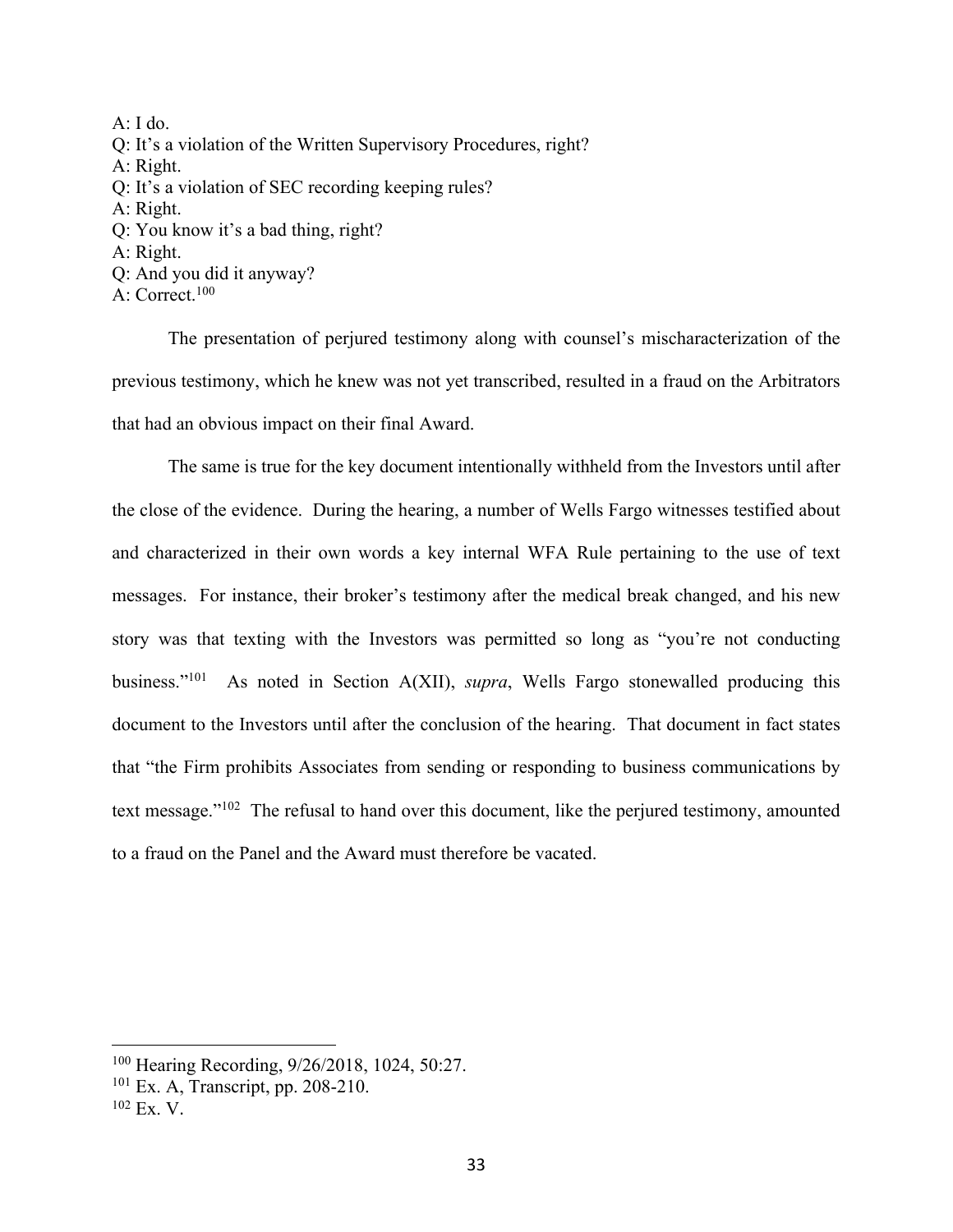# **VI. THE ARBITRATORS VIOLATED 9 U.S.C. § 10(a)(3) AND MANIFESTLY DISREGARDED THE LAW WITH RESPECT THE AWARD OF COSTS AND SESSION FEES**

The Arbitrators exceeded their powers and manifestly disregarded the law by (1) awarding Wells Fargo \$51,000.00 in costs in violation of the arbitral forum's Code of Arbitration Procedure; and (2) purporting to impose hearing session fees against the Investors that far exceeded the hearing session fees permitted under the FINRA Code of Arbitration Procedure. The Arbitrators ignored the contractual framework the parties had agreed to and imposed liability beyond that which was permitted or contemplated, thus dispensing their own brand of industrial justice in violation of law.

The FINRA Code of Arbitration Procedure, incorporated by the parties therein, does not contain any provision specifically granting Arbitrators authority to shift the expenses of litigation. To the contrary, FINRA Code of Arbitration Procedure Rule 12902(c) provides "In its award, the panel must also determine the amount of any costs and expenses incurred by the parties under the Code or that are within the scope of the agreement of the parties, and which party or parties will pay those costs and expenses." This is in contrast to the rules of some other arbitral forums whose rules expressly grant arbitrators the power to shift attorneys' fees against a losing party. For instance, in *Landmark Ventures, Inc. v. Insightec, Ltd.*, 103 the court held that an arbitrator "had clear authority to award attorneys' fees and costs" where "Article 37 of the ICC Rules authorizes the Arbitrator to award costs, including attorneys' fees."

The recent decision in *Ameriprise Fin'l Serv's, Inc. v. Brady*104 is instructive. There, the court held that FINRA arbitrators exceeded their authority, in violation of 9 U.S.C. § 10(a)(3), by

<sup>103 63</sup> F. Supp. 3d 343 (S.D.N.Y. 2014).

<sup>104 2018</sup> WL 4344993, No. 18-10337 (D. Mass. Sept. 11, 2018).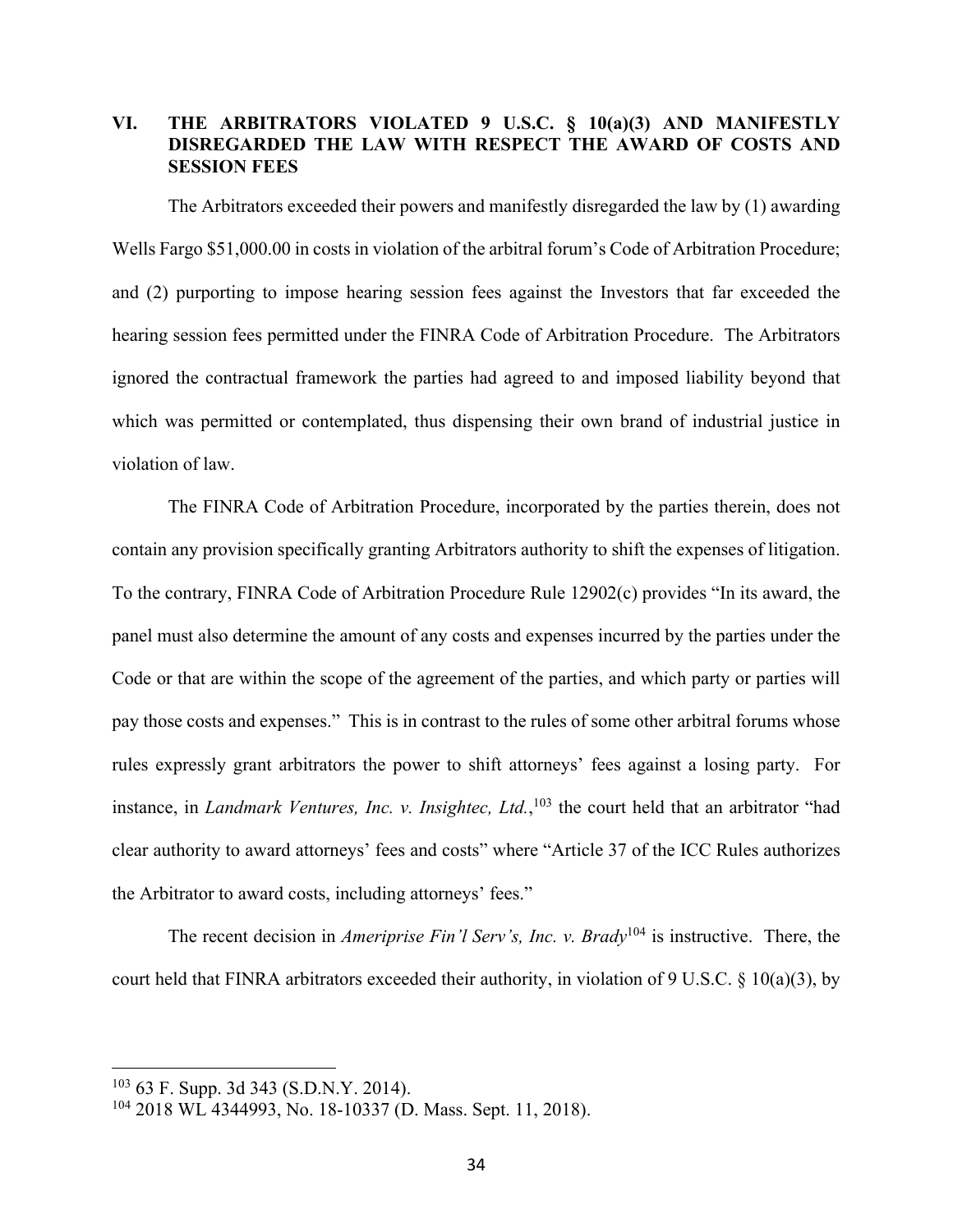awarding attorneys' fees against a losing party. The agreement there, as in this case, did not provide for a fee shift in the event the prevailing party lost.<sup>105</sup>

The arbitration agreement provided for the application of New York law. As in Georgia, "It is well settled in New York that a prevailing party may not recover attorneys' fees from the losing party except where authorized by statute, agreement or court rule." *U.S. Underwriters Ins. Co. v. City Club Hotel, LLC*, 3 N.Y.3d 592, 597, 822 N.E.2d 777, 779–80 (2004). In this case, Wells Fargo did not provide the Arbitrators with any statute, agreement, or court rule supporting their claim for attorneys' fees. The Arbitrators' Award does not provide any such support. Rather, it simply states "Claimant Legget is responsible for and shall pay to Respondents the sume of \$51,000.00, representing costs incurred by Respondents in connection with this matter."<sup>106</sup>

 Even if the Arbitrators had the authority to assess fees and/or costs against Leggett, which they did not, here there was no valid evidence to support this make believe number. "Attorney's fees should not be awarded without conducting a hearing or requiring proof by affidavit substantiating the attorney's fees requested." *Moses v. Moses*, 231 A.D.2d 850, 850, 647 N.Y.S.2d 318, 319 (1996). During the examination of Ken McAfee, WFA's regional brokerage manager in Atlanta, Wells Fargo's counsel began a line of questioning about legal fees and costs that resulted from this arbitration to which Investors' counsel objected on the grounds that Wells Fargo had no counterclaim pending nor had they submitted fees or expenses.<sup>107</sup> The arbitrators immediately said they would allow the questioning.<sup>108</sup> Investors' counsel objected again because they had no way to cross-examine the witness about this.<sup>109</sup> The arbitrators not only allowed the witness to

<sup>105</sup> *Id*. at \*8.

<sup>106</sup> Ex. C, Award, p. 4.

 $107$  Ex. A, Transcript, p. 846.

<sup>108</sup> *Id.*

<sup>109</sup> *Id.*, Transcript, pp. 846-847.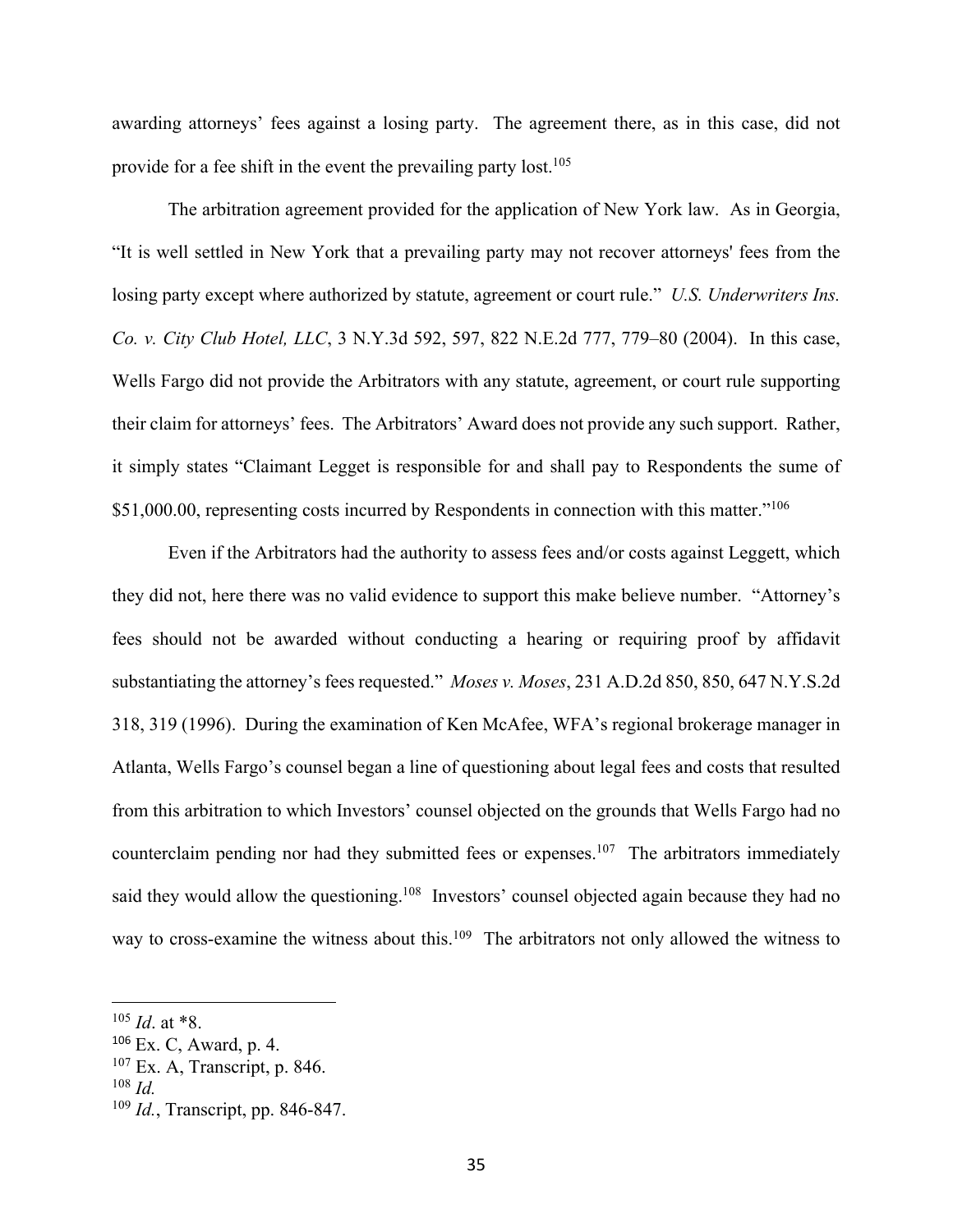answer questions about whether they had paid legal fees and expenses, but to read off numbers from a document that no one had seen nor had, and which Wells Fargo's counsel said, "[W]e are not submitting this into evidence... She can read whatever she wants and ask him a question."<sup>110</sup> The questions asked were as follows:

Q. Are the fees in excess of \$433,770?  $14$  A. Yes. 15 • O. Are the costs in excess of \$15,000 and 16 \$34,296? 17· · · · ·A.· · Yes. 18 • O. Have your FINRA costs been more than 19 \$2000?<sup>111</sup>

This was the entirety of the testimony and evidence of costs for Wells Fargo in this case. There was never any mention of expert witness fees. When the Award was issued, however, the Panel said that Wells Fargo's counsel "questioned one of Respondents' witnesses regarding some of the costs incurred in this matter, including expert witness fees. The witness provided specific numbers in this regard. The Panel deemed this line of questioning to be Respondents' request for costs, which the Panel notes does not require an amendment to the pleadings in order to be considered."112 Not only were these not specific numbers, these numbers were never proven or entered into evidence.

The arbitrariness of the Award did not stop there. As noted above, the Arbitrators also imposed "session fees" (the fees paid to the Arbitrators) against the Investors that were inconsistent with the FINRA Code of Arbitration Procedure, which sets forth a chart of fees. Pursuant to the FINRA Code, the Investors filed a motion to correct the arbitration award, noting that the Arbitrators miscalculated the hearing session fees they purported to impose against Leggett under

<sup>110</sup> *Id.*, Transcript, p. 848.

<sup>111</sup> *Id.*

 $112$  Ex. C, p. 3.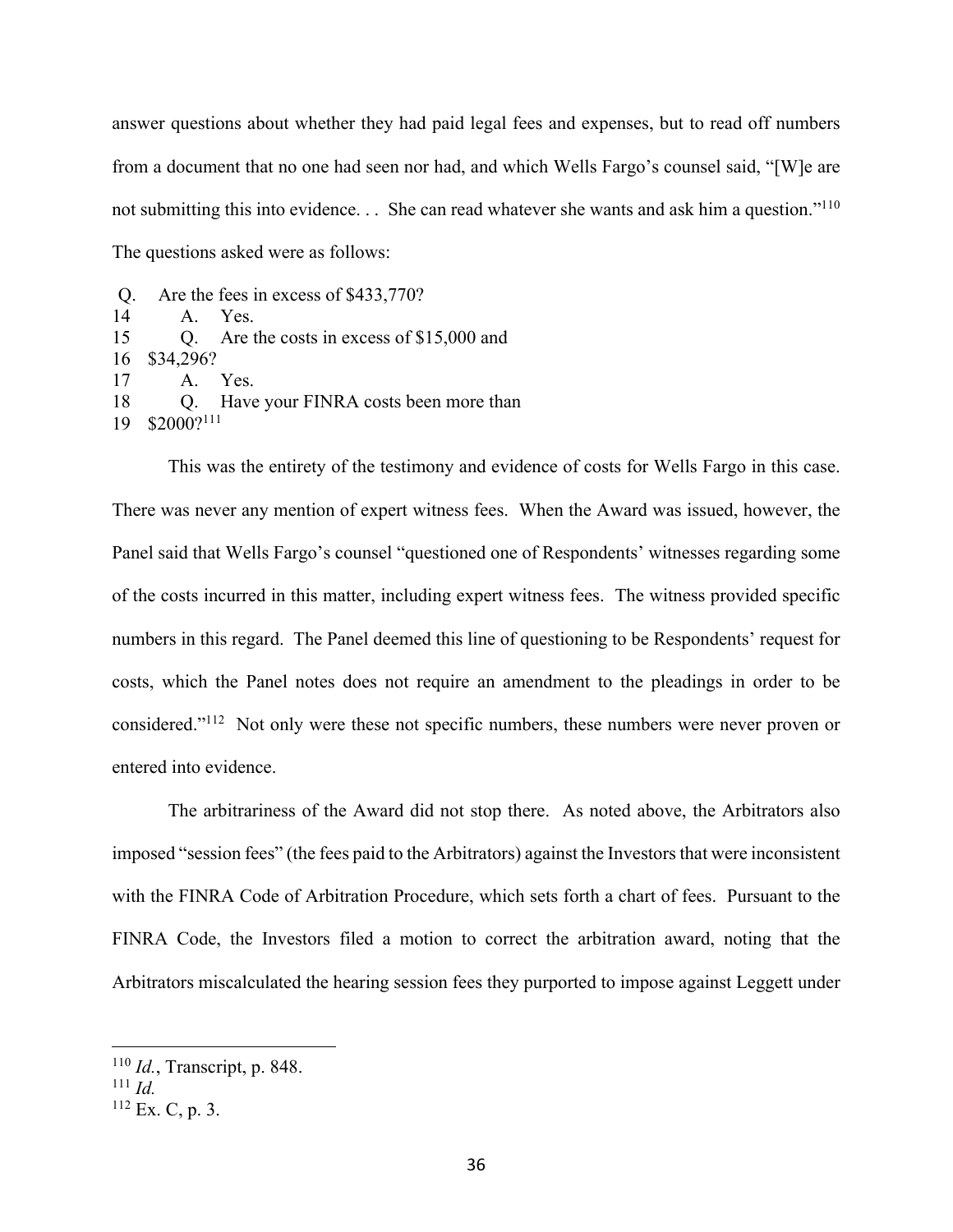the calculations mandated by the FINRA Code of Arbitration Procedure.<sup>113</sup> The Arbitrator Chairperson inexplicably denied the motion which requested the session fees be reduced from \$32,200.00 to \$17,250.00 consistent with a table of session fees set forth under the FINRA Code of Arbitration Procedure. In denying this request, the Arbitrator provided no explanation, but did provide an exclamation:114

> Re: Claimant's Motion to Correct Arbitration Award. Dated August 9.2019

Denied!

Robert Lestina, Chair **August 23, 2019** 

#### **VII. THE ARBITRATION AWARD SHOULD BE VACATED IN ITS ENTIRETY**

In reviewing an arbitration award, a court "can confirm and/or vacate the award, either in whole or in part."<sup>115</sup> Here, the entire proceeding was stained with fraud and unfairness beginning with arbitrator selection and running all the way through the Award which imposed costs and fees on the Investors not contemplated by the arbitration agreement of the rules of the arbitral forum. At a minimum, the Award should be vacated as to the imposition of costs and hearing session fees against the Investors. However, the Investors respectfully submit that the proper result is for the Award to be vacated in its entirety.

#### **CONCLUSION**

Judicial review of arbitration awards, while limited in nature, ensures that the arbitration process is fundamentally fair to all parties involved. As demonstrated above, in this case (1) Wells

<sup>113</sup> Ex. T, August 9, 2019 Motion.

<sup>114</sup> Ex. U, August 23, 2019 Email.

<sup>115</sup> *D.H. Blair & Co. v. Gottdiener*, 462 F.3d 95, 104 (2d Cir. 2006).